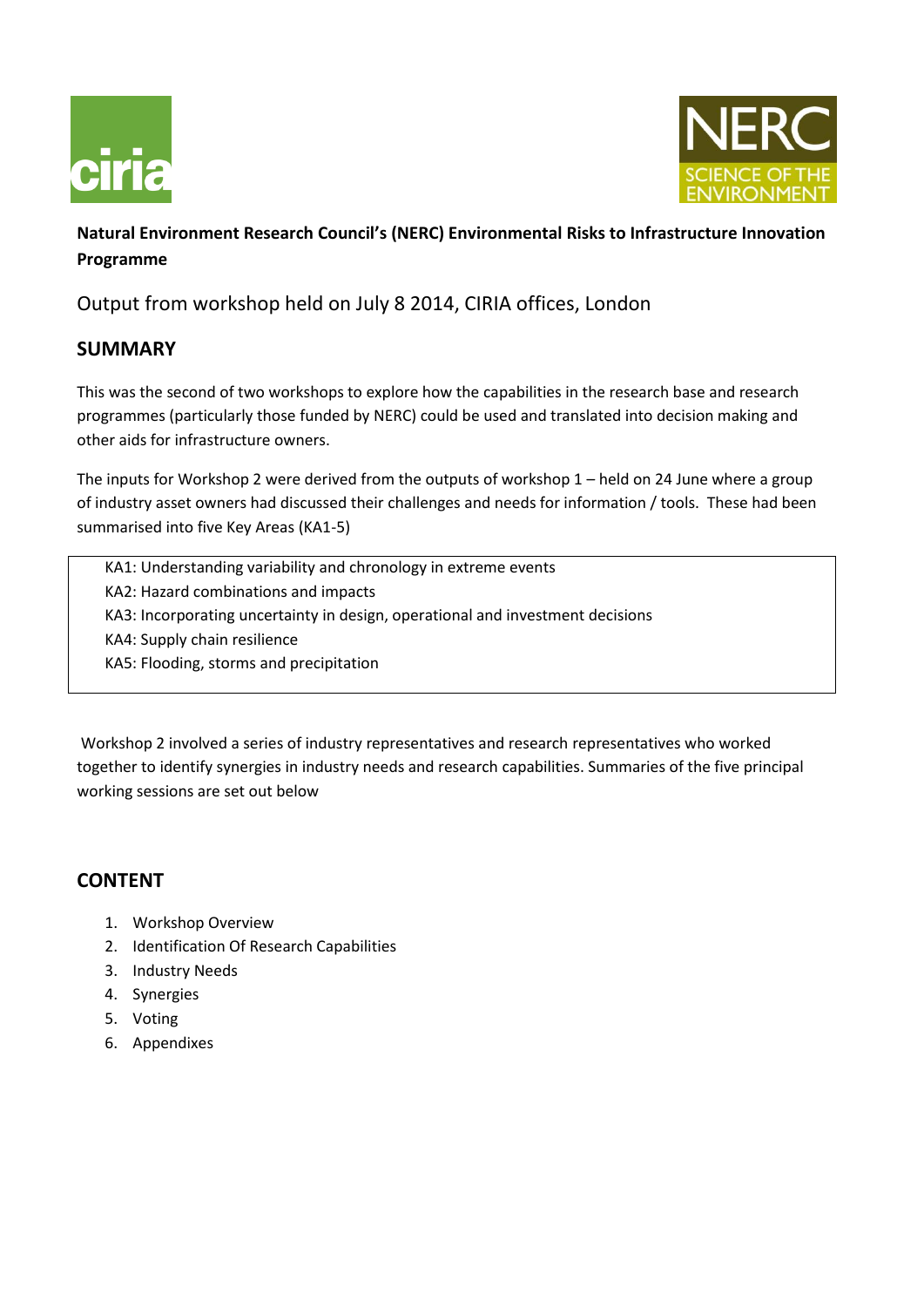# **1. WORKSHOP OVERVIEW**

The workshop programme and attendance list are included in Appendix 1. There were four stages:

- 1. Presentations from industry and research centres Copies of the presentations can be accessed at the following address \*\*\*\*\*\*\*\*\*\*\*.
- 2. Identification of current research capabilities
- 3. Expansion of previous industry definition of needs in the five Key areas
- 4. Exploration of links or synergies between industry needs and research capabilities

Items 2 – 4 are discussed in turn below.

# **2. IDENTIFICATION OF RESEARCH CAPABILITIES**

Details of research capabilities and programmes were captured in abbreviated form – principally to convey the general area of capabilities and research.

The information gathered has been transcribed and submitted to NERC. This indicates, in most cases, the institution and contact concerned. However, in an attempt to summarise the nature (as opposed to the detail) of the capabilities identified, they have been characterised as focussing on one or more of the aspects set out in the Table below.

| <b>GROUPING OF ON-</b><br><b>GOING CAPABILITIES</b> |                                                                                                                                                |
|-----------------------------------------------------|------------------------------------------------------------------------------------------------------------------------------------------------|
| DATA AND ANALYSIS<br>(DATA)                         | Many large / comprehensive data sets existed and/or were still being<br>updated in a number of research institutions. The potential existed to |
|                                                     | synthesise and customise these to meet any local and/or organisational                                                                         |
|                                                     | needs of asset owners and operators                                                                                                            |
| <b>EFFECTS (SINGLULAR OR</b>                        | A number of research programmes focussed on the effect on                                                                                      |
| COMBINED)                                           | infrastructure and/or the natural environment (inasmuch as it can<br>affect infrastructure)                                                    |
| <b>HAZARD CHARACTER</b>                             | For the purpose of this overview, research related to hazards has been                                                                         |
| (HASCHAR)                                           | sub-divided into that focussing on the general characteristics of the                                                                          |
|                                                     | hazard and those focussed more specifically on quantifying the risk and<br>magnitude of that hazard for specific locations.                    |
| <b>HAZARD LOCATION</b>                              | A number of studies and models existed that could provide information                                                                          |
| (HAZLOC)                                            | on particular hazards for specific locations                                                                                                   |
| <b>INTERACTIONS</b>                                 | The interactions between natural hazards and/or between different                                                                              |
|                                                     | types of infrastructure were identified as being undertaken in a number                                                                        |
|                                                     | of different institutions.                                                                                                                     |
| <b>UNCERTAINTY AND</b>                              | It was suggested in one workgroup that decision-making in the light of                                                                         |
| <b>DECISIONMAKING</b>                               | uncertainties (and associated risks) was not a mature topic.                                                                                   |
|                                                     | Organisations' maturity in terms of such decision-making and their                                                                             |
|                                                     | appetite for risk was one particular area of research                                                                                          |
| <b>OPTIONS APPRAISAL</b>                            | Arguably a sub-set of the preceding topic, the industry needed                                                                                 |
|                                                     | techniques to help assess between different options                                                                                            |
| <b>RESOURCES</b>                                    | Resources that are becoming scarce (or present logistical risks by only                                                                        |
|                                                     | being available in certain regions or countries) was an area of research                                                                       |
|                                                     | considered of interest in the context of supply chain resilience                                                                               |
| SOCIAL                                              | This term has been used to cover a variety of current research e.g. the                                                                        |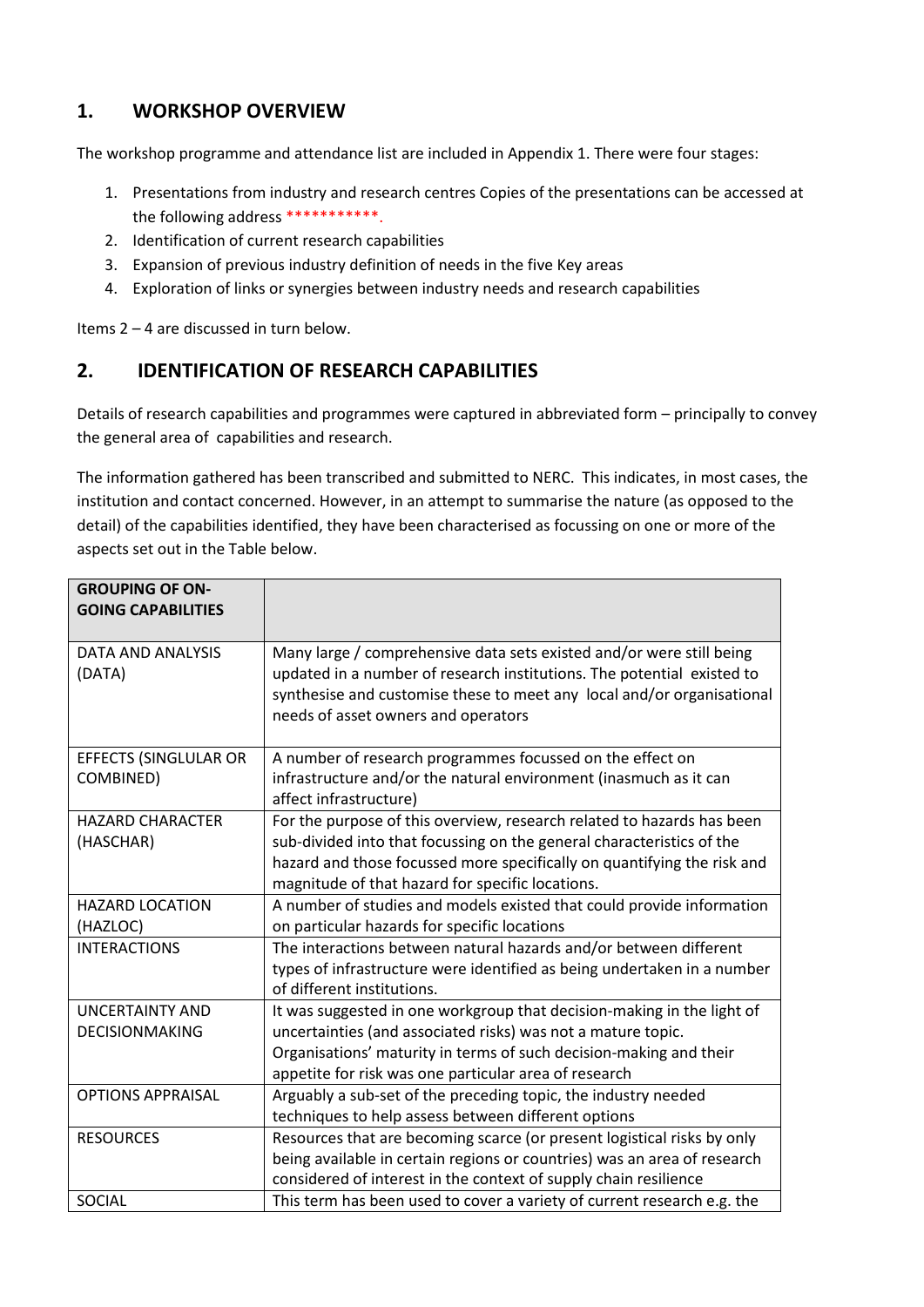|         | study of human behaviour in emergencies, techniques for eliciting      |
|---------|------------------------------------------------------------------------|
|         | knowledge on previous occurrences of hazards                           |
| SYSTEMS | This covers a range of network, resource flow, supply chain logistics, |
|         | interdependencies and other modelling                                  |

# **3. INDUSTRY NEEDS**

In parallel with the gathering of information on research capabilities, the industry representatives were invited to review the five proposed discussion areas arising from the previous workshop held on June 24.

These are reproduced for each of the five areas below.

| <b>TOPIC</b>               | <b>SUB-TOPICS</b>                   | Associated questions or areas of interest                           |
|----------------------------|-------------------------------------|---------------------------------------------------------------------|
| <b>KEY AREA 1</b>          | Information on extreme              | <b>Black swan events</b><br>$\bullet$                               |
|                            | events                              |                                                                     |
| Understanding              |                                     |                                                                     |
| variability and            | Understanding long-term             | Diurnal changes<br>$\bullet$                                        |
| chronology in extreme      | trends and short-term               | Dealing with uncertainty<br>$\bullet$                               |
| events                     | extremes                            | How is the probability distribution<br>$\bullet$                    |
|                            |                                     | curve shifting (not a bell curve!)                                  |
|                            |                                     | Availability of shared data<br>$\bullet$                            |
|                            | Understanding the chronology        |                                                                     |
|                            | of events (e.g. successive          | $\bullet$<br>Spatial extent / coherence                             |
|                            | pluvial, fluvial and                |                                                                     |
|                            | groundwater flooding)               |                                                                     |
|                            |                                     |                                                                     |
| <b>KEY AREA 2</b>          | Availability of scientific          | Improvements in models especially in<br>$\bullet$                   |
|                            | evidence on joint probabilities     | predicting cause-effect and sequences                               |
| <b>Hazard combinations</b> |                                     |                                                                     |
| and impacts                | Effects of a combination or         | Resilience to non-environmental<br>$\bullet$                        |
|                            | succession of hazards               | hazards in combination with                                         |
|                            |                                     | environmental (insurance/financial)<br>Chain of events<br>$\bullet$ |
|                            |                                     |                                                                     |
|                            | Identifying inter-dependencies      | $\bullet$<br>Informing decisions on degree of                       |
|                            |                                     | redundancy                                                          |
| <b>KEY AREA 3</b>          | Tools for informing :               | Consistency of language<br>$\bullet$                                |
|                            | Investment decisions                | Information to suit business needs<br>$\bullet$                     |
| Incorporating              | Design decisions<br>$\bullet$       | Investments: (rational)<br>$\bullet$                                |
| uncertainty in design,     | Operational practice /<br>$\bullet$ | timing<br>$\circ$                                                   |
| operational and            | decisions                           | valuing<br>$\circ$                                                  |
| investment decisions       | Changes in operational              | How understanding future<br>$\bullet$                               |
|                            | practices re                        | uncertainties - adaptive design                                     |
|                            | resistance/recovery                 |                                                                     |
|                            | depending on magnitude of           |                                                                     |
|                            | impact                              |                                                                     |
|                            |                                     |                                                                     |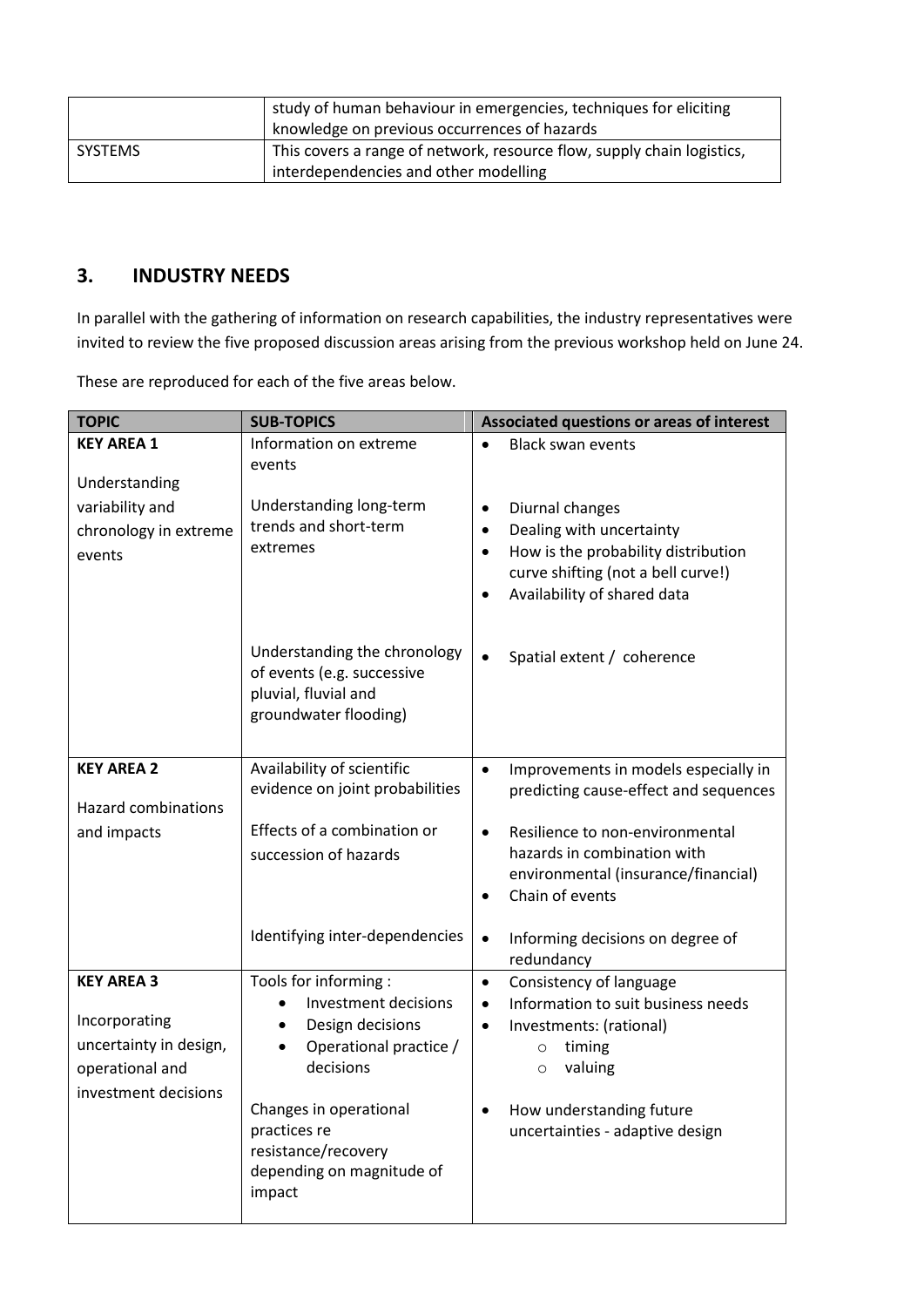|                                                 | Maintenance                                                                                                    |                                                                                                                                                                                    |  |
|-------------------------------------------------|----------------------------------------------------------------------------------------------------------------|------------------------------------------------------------------------------------------------------------------------------------------------------------------------------------|--|
|                                                 | Where and when to take the<br>key decisions                                                                    |                                                                                                                                                                                    |  |
| <b>KEY AREA 4</b><br>Supply chain<br>resilience | Tools for identifying<br>environmental hazards within<br>supply chains                                         | Identifying critical<br>$\bullet$<br>points/routes/bottlenecks<br>Anticipating major consequences<br>$\bullet$<br>Recoverable / unrecoverable (not<br>$\bullet$<br>mecc Insurance) |  |
|                                                 | What techniques, data and<br>tools were available to ensure<br>that contingency<br>arrangements were adequate? | Contingency arrangements<br>$\bullet$<br>Diversification / redundancy of supply<br>$\bullet$<br>chain (e.g. New York and Bangkok<br>examples)                                      |  |
| <b>KEY AREA 5</b>                               | Signposting existing activities<br>relating to flooding and<br>resilience                                      | Signposting<br>$\bullet$<br>digested and re-presented<br>$\circ$<br>interpretation and synthesis<br>$\circ$                                                                        |  |
| Flooding, storms and<br>precipitation           | Groundwater modelling tools<br>- application at local level                                                    | Are models applicable at a local scale?                                                                                                                                            |  |
|                                                 | Ecosystem approaches to<br>flood hazard mitigation                                                             | Evidence base-proof of work<br>Green infrastructure                                                                                                                                |  |
|                                                 | Secondary consequences of<br>hazards                                                                           | Landslides<br>$\bullet$<br>Social Behaviour and Comms<br>(+insurance)<br>Consequences of different operators                                                                       |  |

Further information can be found in Appendix 2.

Industry representatives were provided with further opportunities during the joint industry – researcher sessions to set out, more specifically, their needs in terms of decision support and other techniques. The industry emphasis was very much on the applicability of the information that resulted from translation of the NERC and other research.

There were generally less examples of specific requirements from the industry participants. These have also been transcribed and submitted to NERC. As above, they have been broadly characterised in the table below.

| <b>GROUPING BY INDUSTRY</b><br><b>NEEDS</b> |                                                                                                                                                                                                                               |
|---------------------------------------------|-------------------------------------------------------------------------------------------------------------------------------------------------------------------------------------------------------------------------------|
| DATA SYNTHENSIS                             | Available data sets needed to be processed or combined in such a way<br>that they became useable in various industry contexts i.e. they<br>supported specific industry applications                                           |
| COMMUNICATION                               | Data and associated knowledge should be processed and/or presented<br>in a way that made communicating the hazards (their nature, location<br>and extent) and associated risks and uncertainties to different<br>stakeholders |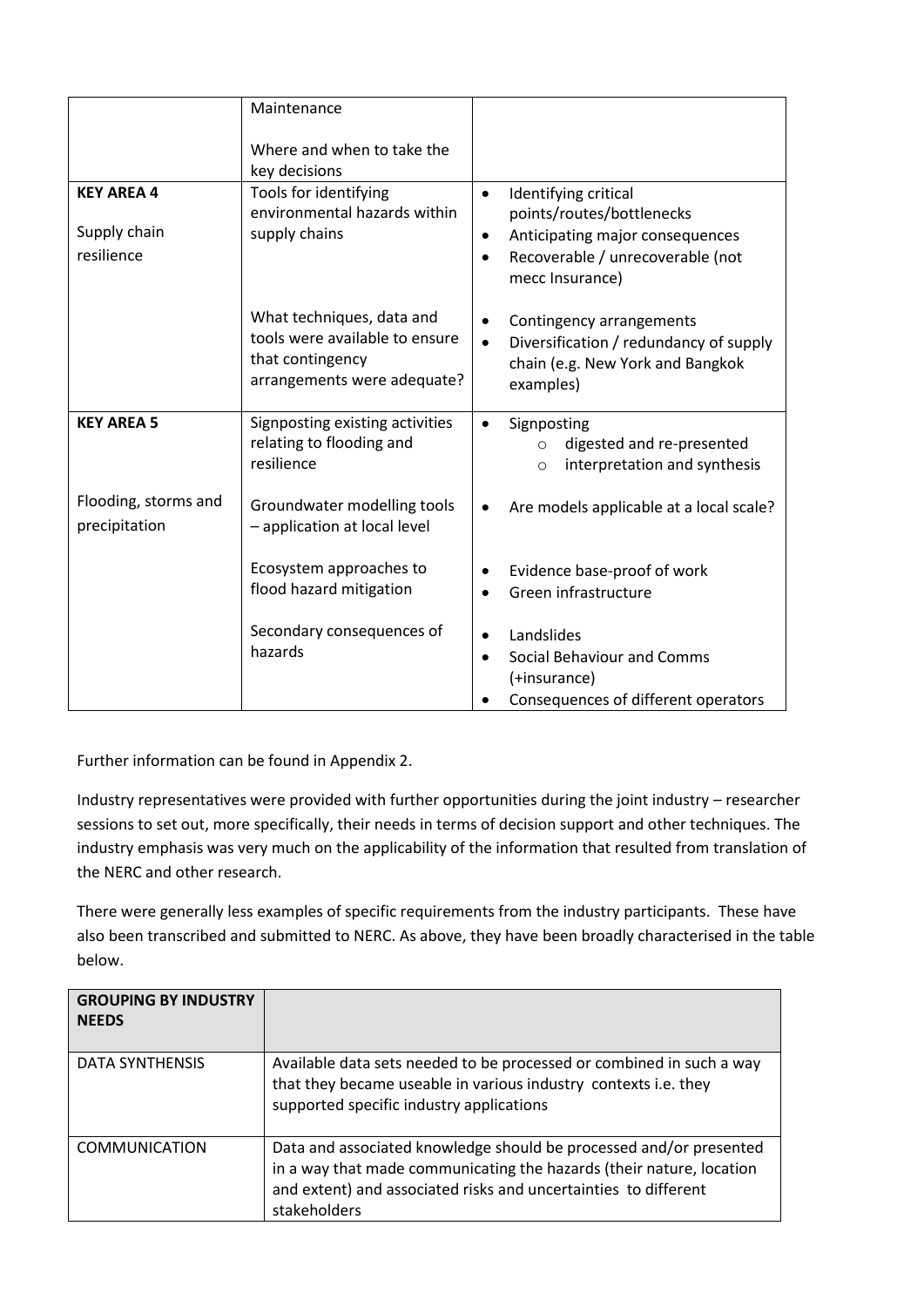| <b>DECISION SUPPORT</b>     | This descriptor can be applied to a significant proportion of the industry<br>needs identified. It reinforces the fact that any research translation |
|-----------------------------|------------------------------------------------------------------------------------------------------------------------------------------------------|
|                             |                                                                                                                                                      |
|                             | (whether data synthesis or knowledge summaries) should, ideally, be                                                                                  |
|                             | capable of being applied to support organisational decisions (including                                                                              |
|                             | options appraisals).                                                                                                                                 |
| <b>EFFECTS</b>              | Industry sought knowledge on the effects of certain hazards (whether                                                                                 |
|                             | singular or in combination) on infrastructure.                                                                                                       |
| <b>HAZARD</b>               | This can be interpreted in the same was as for the research capabilities.                                                                            |
| <b>CHARACTERISTICS</b>      |                                                                                                                                                      |
| <b>MODELS AND UPDATES</b>   | This is interpreted here in the broadest sense and includes both                                                                                     |
|                             | computational and system models. It was noted on many occasions that                                                                                 |
|                             | there appears to be a lag between the latest available datasets being                                                                                |
|                             | incorporated in models already in use in the industry                                                                                                |
| PILOT TRIALS                | The principle of trialling new techniques arising from research should                                                                               |
|                             | on live projects was an established approach and one that could be                                                                                   |
|                             | replicated within this programme                                                                                                                     |
| <b>SCENARIOS</b>            | The robustness of infrastructure systems could be tested against a                                                                                   |
|                             | range of scenarios depicting hazards occurring in isolation, in                                                                                      |
|                             | combination or in succession. Were standard or regional sets feasible?                                                                               |
|                             |                                                                                                                                                      |
| <b>RESEARCH / KNOWLEDGE</b> | On many occasions, discussions noted that models and techniques to                                                                                   |
| <b>TRANSFER</b>             | support decision-making or options appraisal had been applied                                                                                        |
|                             | (sometimes routinely) in other sectors e.g. finance, oil and gas etc.                                                                                |
|                             | While the focus of this programme was on the translation of NERC                                                                                     |
|                             | research, the industry needed to be aware of other sources of other                                                                                  |
|                             | possible sources.                                                                                                                                    |
|                             |                                                                                                                                                      |

# **4. SYNERGIES**

The purpose of the joint industry / research base discussions was to identify synergies between research capabilities / datasets / programme outputs and the needs identified by industry

Few direct correlations (or perfect matches) were made of research programmes fitting exactly with industry needs. However, there were many instances where research centres possessed data-sets and/or other information that had the potential to be tailored to help address some of the industry challenges identified.

A summary of the discussion of each of the five Key Areas is set out below.

Further information has been tabulated in Appendix 3.

### **KA1: Understanding variability and chronology in extreme events**

A significant challenge is understanding what information is available, some of the data sets are not publicly available.

There was discussion around identifying potential "tipping points" and the need to decide when situations become potentially irreversible. In this context, there is a need to understand trends and the risks and the relevance of frequency. There was discussion around "Black Swan" events and how this may impact how organisations prepare for and manage high impact, low probability events.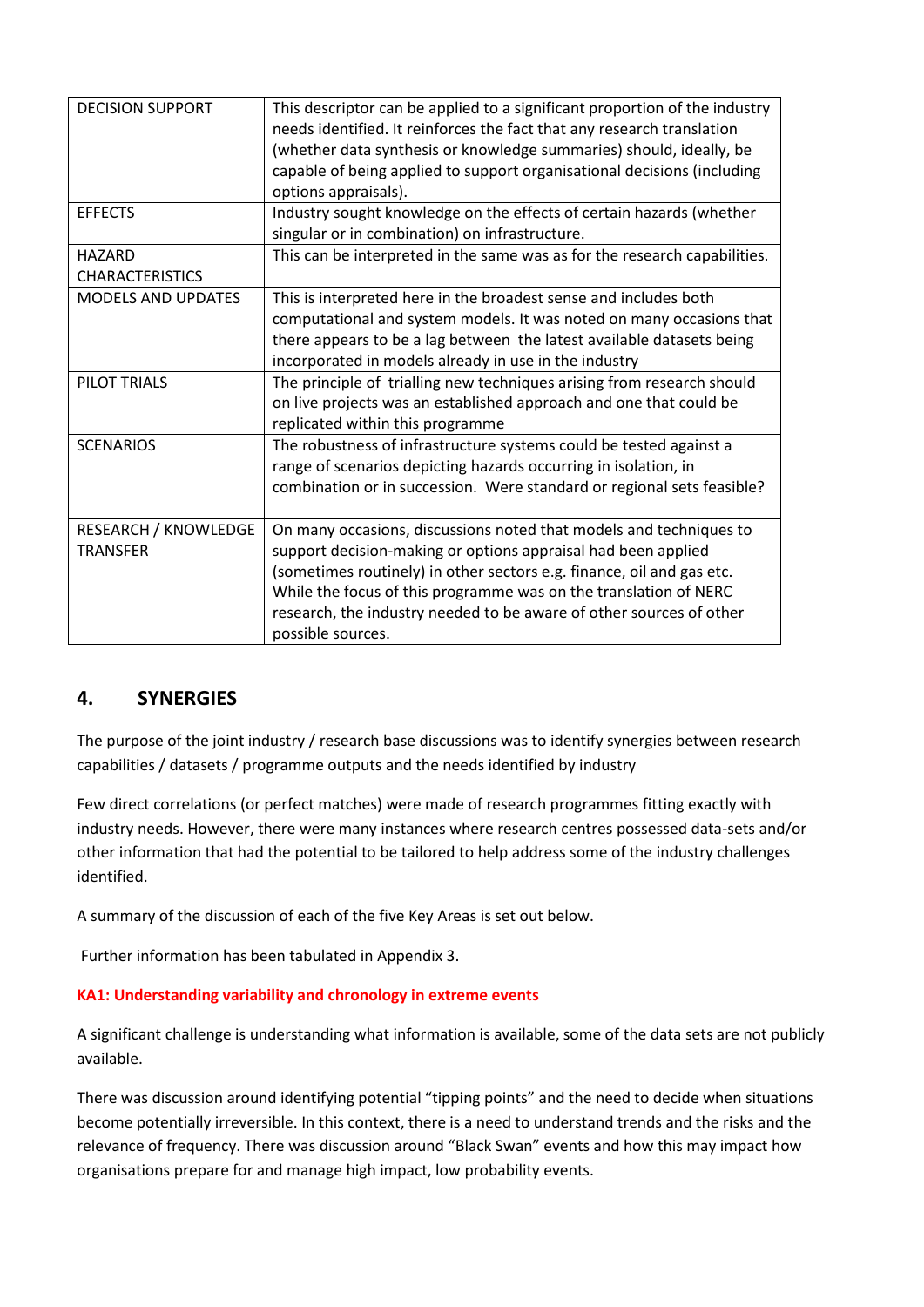There is information available (e.g. Go Science) however it would be useful if this was better synthesised to understand how it can be considered by businesses and the impact on risk management. It was also mentioned that some of the models on climate change impacts may not necessarily include the most recent and robust data sets and that there may be a requirement for more frequent updates which should be widely disseminated.

The importance of chronology, spatial coherence and temporal sequencing was stressed around flood, drought, volcanoes, earthquakes etc.

Gaps:

- There is an opportunity for some quick wins by linking spatially coherent models in ARCC.
- There should be greater use of spatially coherent weather generation models.
- It would be useful to develop a conceptual map of what's known and not understood.

### **KA2: Hazard combinations and impacts**

While a considerable amount of research has been undertaken on a number of hazards the challenge is to make this useful to the business user. It was also suggested there is limited understanding on the risk and impact of joint probabilities. While the discussion focussed on the combination of two or more environmental impacts it was also considered important to also consider the combination of an environmental hazard and a socio-economic, technical or political challenge/hazard (i.e. not an environmental hazard).

Gaps:

- Combining hazards and the need to understand probability and joint probability is not straightforward.
- Industry needs to better understand system, and systems of systems models of how infrastructure works and is inter-dependent
- Possibly need to consider scenario tools, or war gaming as combining probabilities of hazards or challenges is likely to create a black swan event where the probability is exceptionally low but there is a significant impact.
- Understanding interdependencies in terms of hazards and the potential receptors.

### **KA3: Incorporating uncertainty in design, operational and investment decisions**

It was suggested that maintenance of existing assets for many business users is also of growing importance and this should not be overlooked. There is also a need to understand where and when decision making becomes critical and how this can be best managed.

There could be potential translation from other fields/sectors as there are tools/techniques available to support decision making for the management of natural hazards.

Real options, probabilistic management and qualitative approaches to assessing risk can all help with managing uncertainty. Complex systems and models are being developed, there is a requirement to ensure there is adequate computing capacity to help manage the process and utilise big data.

Organisational responses to hazards were discussed as was the role of organisational modelling to assess responses, and how information is created and managed. Reference was made to "maturity modelling" to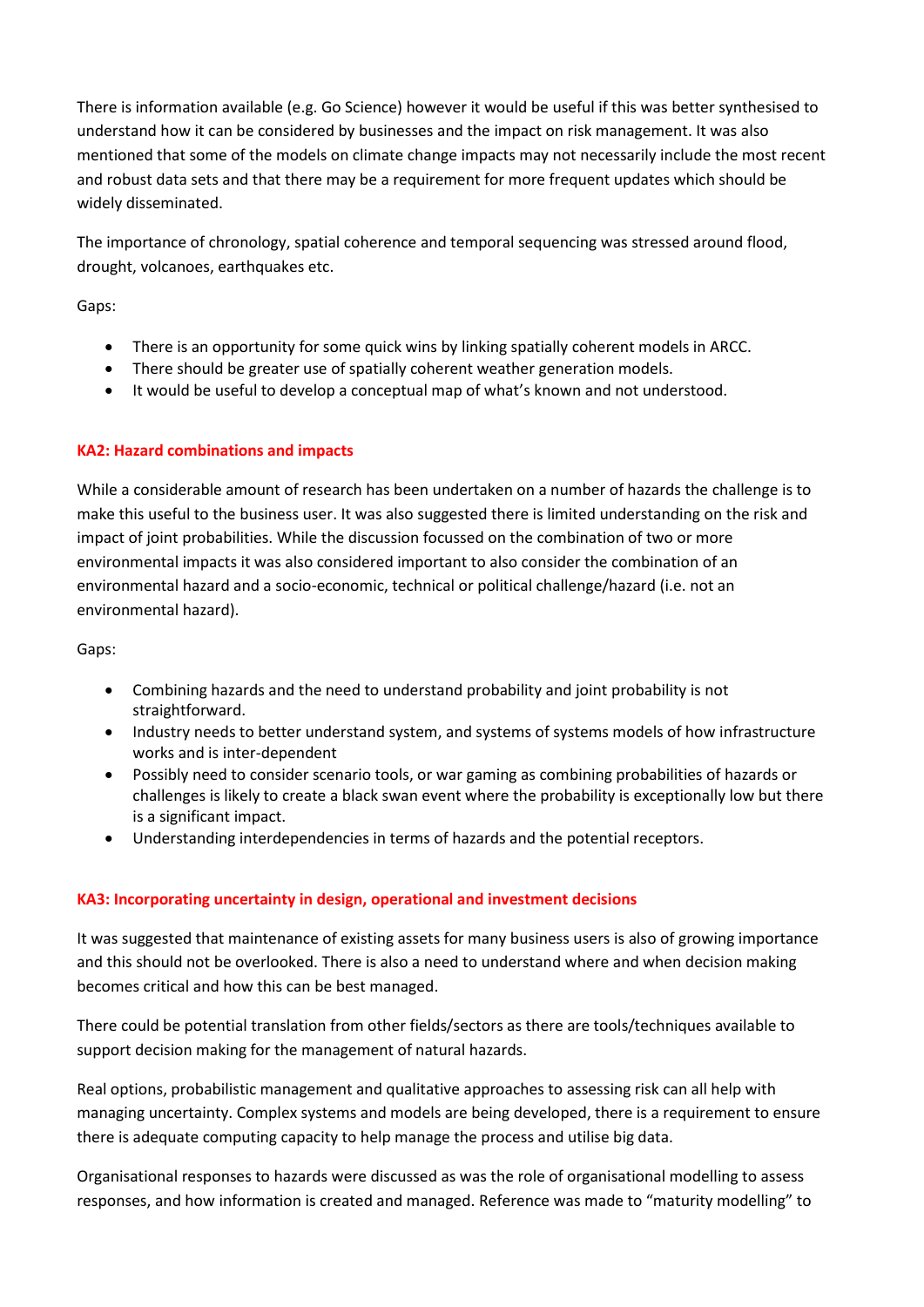assess how organisations receive and adapt to information as well as considering how it influences their decision making.

Gaps:

- Agent based models and scenario based models are not yet applied to natural hazards this could be useful.
- Translation of other learning, processes and practices to natural hazards.
- Might be useful to collate and assess case studies of organisational examples.

## **KA4: Supply chain resilience**

The greatest challenge is that the impact and resilience of a supply chain is not a linear process, it is very much based on how networks work with resultant interdependencies and sequences.

The ongoing research requires integration into required outputs for business users which could be a challenge or a gap in research. It was suggested that often a business case needs to be developed for academics to get involved in the process.

Gaps:

- **•** Transport interoperability.
- Understanding the impact of arctic ice melt on shipping lanes.
- Information on rare earths
- Looking at different logistics.
- Understanding supply chains and ecosystem vulnerability or services may be useful.
- Useful to understand metrics for hazards and vulnerability and understand where the critical elements are.
- Useful to provide a global map of hazards and vulnerabilities.

## **KA5: Flooding, storms and precipitation**

The flooding area was thought to be cross cutting, with some of the other areas also have important synergies with this key area. The flooding area also has a wide range of projects primarily undertaken through EPSRC or the EU. As a result there is considerable information available which needs to be reviewed and filtered to see if it is relevant and useful to different business sectors, over different temporal and spatial parameters. Similarly it might also be useful to see what international research can be usefully applied to the UK situation.

Gaps:

- Consideration of information over different timescales, covering short term operational requirements and longer term strategic needs.
- NERC/BGS has information on groundwater susceptibility, however there is still a requirement for this data to be interpreted and shared with local authorities to assist with managing groundwater flood risk.
- An evidence base on the value of softer approaches to hazard mitigation (green/blue infrastructure) for business would be useful. It needs to be written with the business user (and relevant regulators) to help demonstrate and support a business case.
- There is still a paucity of research on the social impacts of flood hazards
- Summarising / signposting existing research and related activities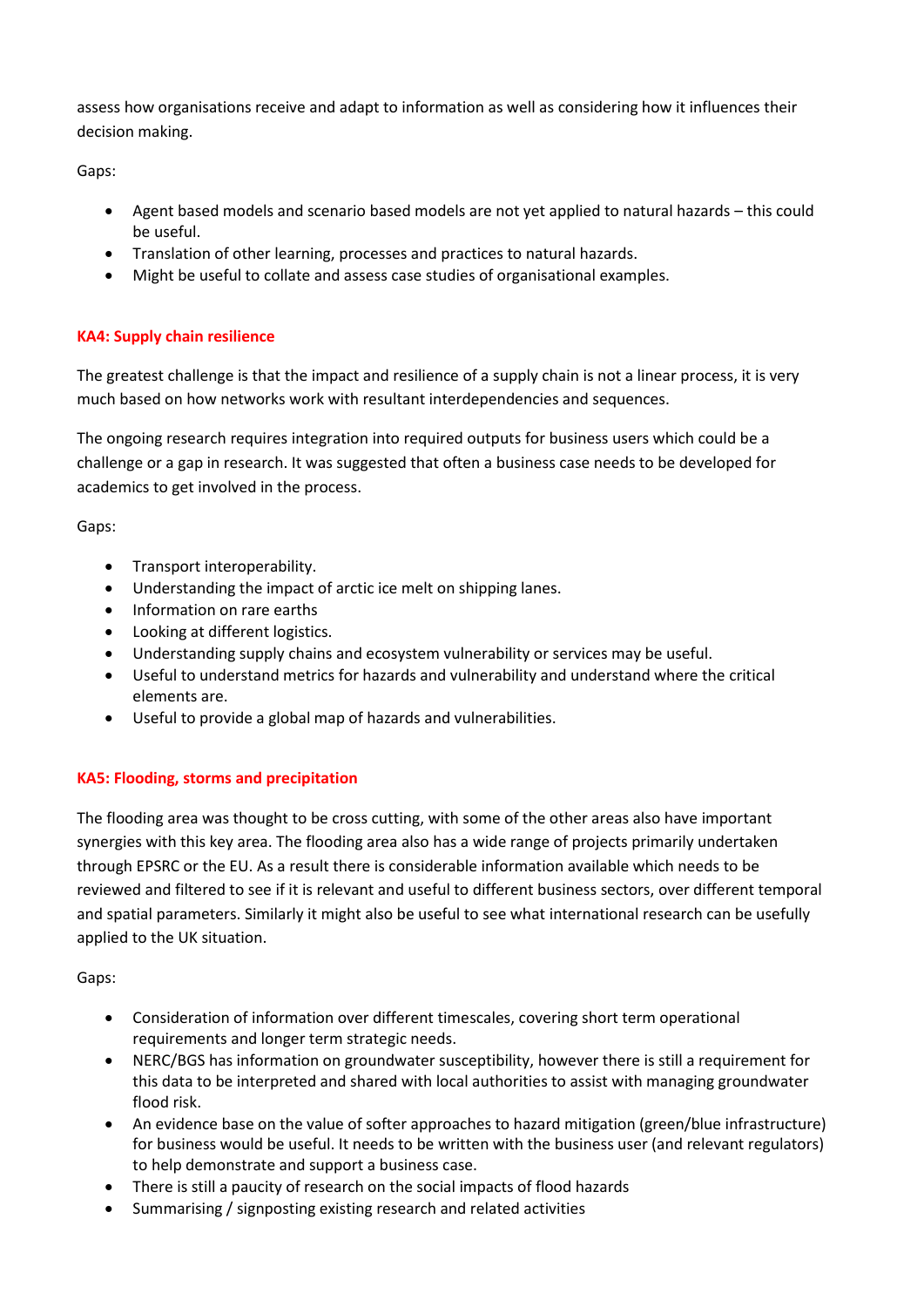# **5. VOTING**

Following discussion of the five Key Areas, participants were given the opportunity to express their interest in the five Key Areas.

This exercise showed that there is a good correlation between industry and academic voting and that the following are the clear preferences:

| <b>KEY AREAS</b>                                 | <b>SUBTOPIC</b>                                    |
|--------------------------------------------------|----------------------------------------------------|
| <b>KEY AREA 1</b>                                | Understanding long-term trends and short-term      |
| Understanding variability and chronology in      | extremes                                           |
| extreme events                                   |                                                    |
| <b>KEY AREA 2</b>                                | Effects of a combination or succession of hazards  |
| Hazard combinations and impacts                  |                                                    |
|                                                  |                                                    |
| <b>KEY AREA 3</b>                                | Tools for informing:<br>$\bullet$                  |
| Incorporating uncertainty in design, operational | Investment decisions<br>O                          |
| and investment decisions                         | Design decisions<br>$\circ$                        |
|                                                  | Operational practice / decisions<br>$\circ$        |
| <b>KEY AREA 4</b>                                | Tools for identifying environmental hazards within |
| Supply chain resilience                          | supply chains                                      |

A full record of the preferences is presented in Table A4.1 in Appendix 4.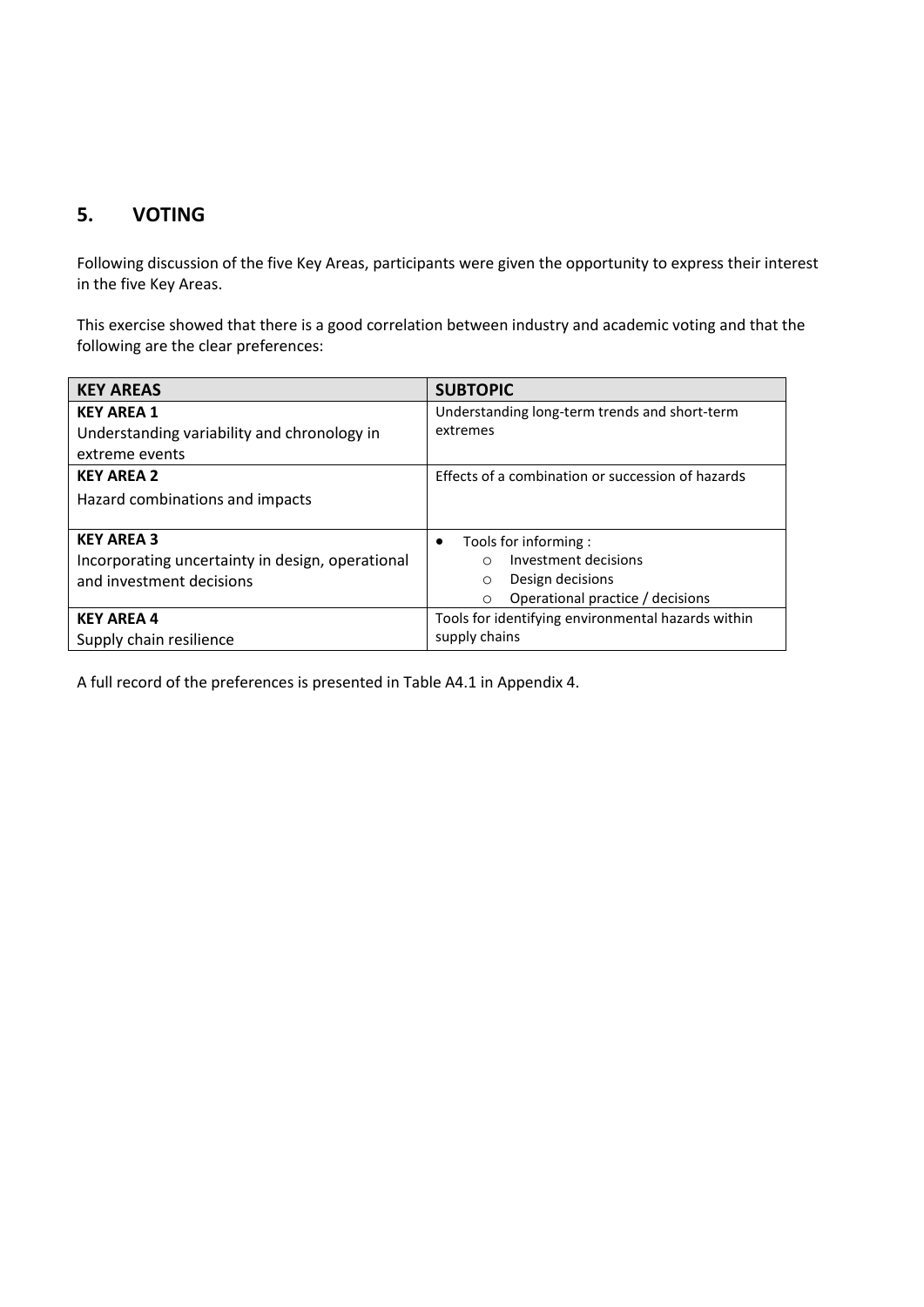# **APPENDIX 1 – WORKSHOP PROGRAMME AND ATTENDANCE LIST**

#### **TABLE A1.1: AGENDA**

| $10:00 - 10:20$ | Welcome and introductions                            |
|-----------------|------------------------------------------------------|
| $10:20 - 10:40$ | Client's perspectives presentations                  |
|                 | Shanti Majithia / Damien Culley, National Grid<br>1. |
|                 | Alison Brown, Shell<br>2.                            |
| $10:40 - 11:40$ | Research centre capabilities presentations           |
|                 | Lee Chapman, University of Birmingham<br>3.          |
|                 | Richard Dawson, University of Newcastle<br>4.        |
|                 | Paul Sayers, Sayers and partners<br>5.               |
|                 | Jenny Foster, BGS<br>6.                              |
|                 | John Rees, BGS<br>7.                                 |
|                 | Kevin Forshaw, NOC<br>8.                             |
| $12:00 - 12:15$ | Summary of workshop 1 and input into workshop 2      |
|                 | Overview of afternoon sessions                       |
| $12.15 - 12.40$ | <b>Streams</b>                                       |
|                 | Academics - Room C                                   |
|                 | Industry - Room A                                    |
| $12.40 - 13.30$ | Session 1 - Key areas 1 and 2                        |
| $14:10 - 15:10$ | Session 2 - Key areas 3, 4 and 5                     |
| $15.30 - 16.00$ | Plenary feedback                                     |
| $16.00 - 16.15$ | Voting                                               |
| $16.15 - 16.30$ | Next steps and close                                 |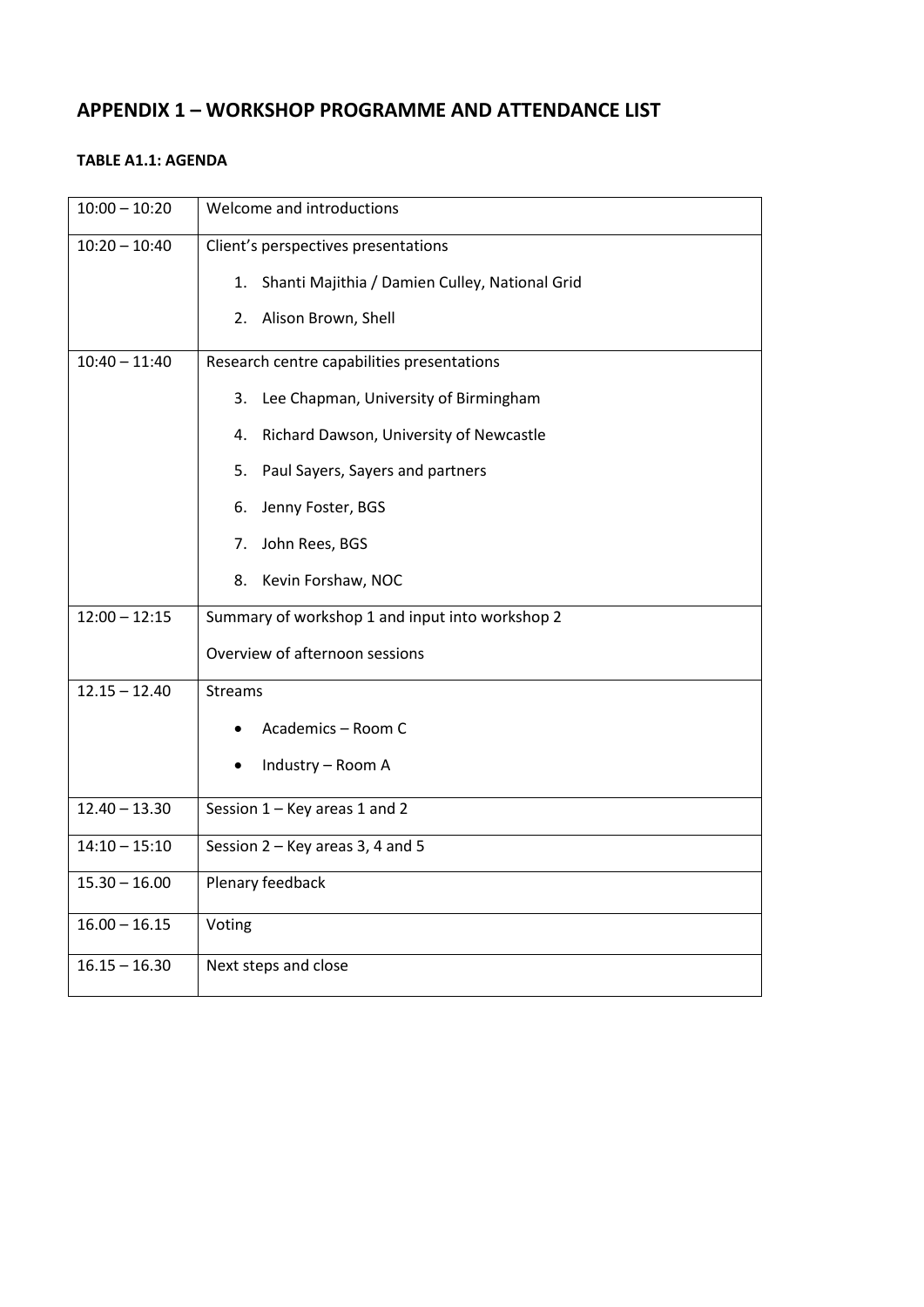#### **ATTENDANCE LIST**

| Name            |               | Company                         |
|-----------------|---------------|---------------------------------|
| Pietro          | Bernadara     | <b>EDF Energy</b>               |
| Ruth            | Boumphrey     | Lloyds Register Foundation      |
| Alison          | Brown         | Shell                           |
| Greg            | Chant-Hall    | Skanska Infrastructure          |
| Lee             | Chapman       | University of Birmingham        |
| Louise          | Clarke        | <b>CIRIA</b>                    |
| Peter           | Cleall        | <b>Cardiff University</b>       |
| <b>Brian</b>    | Collins       | UCL                             |
| Damien          | Culley        | <b>National Grid</b>            |
| Sirio           | <b>DAleo</b>  | <b>CIRIA</b>                    |
| Geoff           | Darch         | <b>Atkins</b>                   |
| Richard         | Dawson        | University of Newcastle         |
| Kevin           | Forshaw       | <b>NOC</b>                      |
| Jenny           | Forster       | <b>BGS</b>                      |
| Fai             | Fung          | <b>Environment Agency</b>       |
| John            | Gillard       | <b>NERC</b>                     |
| Ben             | Gouldby       | <b>HR Wallingford</b>           |
| <b>Steve</b>    | Hill          | <b>Severn Trent Water</b>       |
| Owen            | Jenkins       | <b>CIRIA</b>                    |
| Ben             | Kidd          | <b>CIRIA</b>                    |
| Shanti          | Majithia      | <b>National Grid</b>            |
| Richard         | Ploszek       | Infrastructure UK (HM Treasury) |
| <b>Nick</b>     | Pyatt         | Natural Impact                  |
| <b>Nicholas</b> | Rawlinson     | University of Aberdeen          |
| John            | Rees          | <b>BGS</b>                      |
| Jason           | Sadler        | University of Southampton       |
| Paul            | Sayers        | Sayers and partners             |
| Paul            | Shaffer       | <b>CIRIA</b>                    |
| Jonathan        | Simm          | <b>HR Wallingford</b>           |
| Owen            | Tarrant       | <b>Environment Agency</b>       |
| Robyn           | <b>Thomas</b> | <b>NERC</b>                     |
| Alistair        | Wyness        | <b>BP</b>                       |
| Dapeng          | Yu            | University of Loughborough      |
|                 |               |                                 |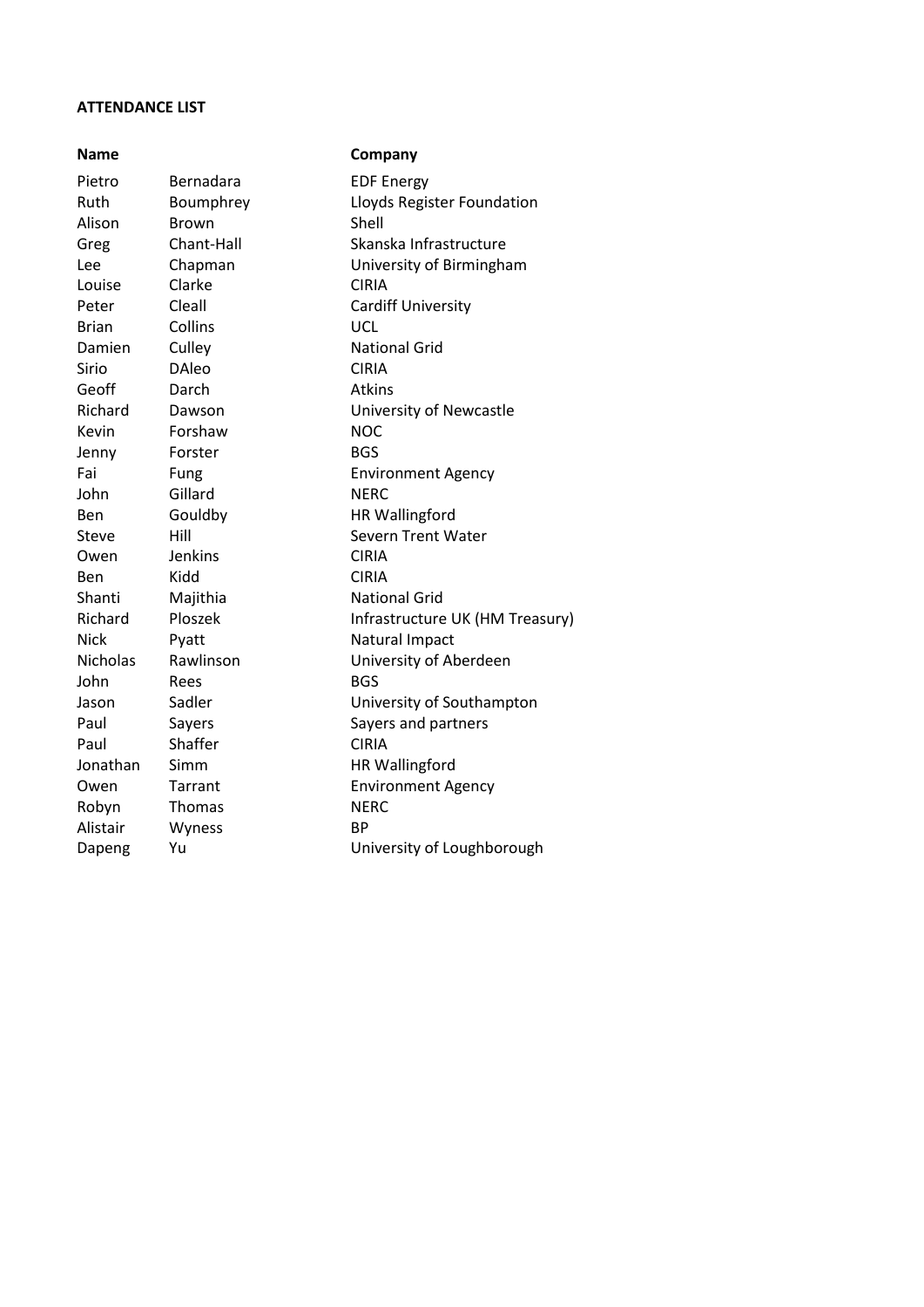# **APPENDIX 2 – INDUSTRY NEEDS**

Tables A2.1 – A2.5 list the types of decision support information and tools identified by the industry. These have been categorised as discussed in Section 3 (Note: only one category has been used).

## **TABLE A2.1: KEY AREA 1- UNDERSTANDING VARIABILITY AND CHRONOLOGY IN EXTREME EVENTS**

| <b>SUBTOPIC</b>                                      | DECISION SUPPORT INFORMATION/ TOOLS                                                                                                                              |              |              |                    |           |              |                  |                |                                               |                        |
|------------------------------------------------------|------------------------------------------------------------------------------------------------------------------------------------------------------------------|--------------|--------------|--------------------|-----------|--------------|------------------|----------------|-----------------------------------------------|------------------------|
|                                                      |                                                                                                                                                                  | SYNTHENSIS   | <b>COMMS</b> | MODELS AND UPDATES | SCENARIOS | EFFECTS      | DECISION SUPPORT | PILOT PROJECTS | <b>RESEARCH / KNOWLEDGE</b><br><b>TDANCEE</b> | HAZARD CHARACTERISTICS |
| <b>Information On</b>                                | BGS skills - volcanic ash                                                                                                                                        |              |              |                    |           | ✓            |                  |                |                                               |                        |
| <b>Extreme Events</b>                                | UCL - earthquakes                                                                                                                                                |              |              |                    |           | ✓            |                  |                |                                               |                        |
|                                                      | Go Science website                                                                                                                                               |              |              |                    |           | $\checkmark$ |                  |                |                                               |                        |
|                                                      | Extreme event quantification                                                                                                                                     |              |              |                    |           | $\checkmark$ |                  |                |                                               |                        |
|                                                      | Likelihood of tsunami:<br>- from earthquakes<br>- submarine landslides<br>e.g. historical records indicate run-ups of up<br>to 20m from continental slope events |              |              |                    |           |              |                  |                |                                               |                        |
| <b>Understanding Long-</b>                           | Extremes:                                                                                                                                                        |              |              |                    |           |              |                  |                |                                               |                        |
| <b>Term Trends And</b><br><b>Short-Term Extremes</b> | - Lancaster<br>- Warick                                                                                                                                          |              |              |                    |           | ✓            |                  |                |                                               |                        |
|                                                      | - Cranfield                                                                                                                                                      |              |              |                    |           |              |                  |                |                                               |                        |
| <b>Understanding The</b>                             | <b>ARCC Programme</b>                                                                                                                                            |              |              |                    |           |              |                  |                |                                               |                        |
| <b>Chronology Of Events</b>                          |                                                                                                                                                                  |              |              |                    |           |              |                  |                |                                               |                        |
| (e.g. successive<br>pluvial, fluvial and             |                                                                                                                                                                  |              |              |                    |           |              | √                |                |                                               |                        |
| groundwater                                          |                                                                                                                                                                  |              |              |                    |           |              |                  |                |                                               |                        |
| flooding)                                            |                                                                                                                                                                  |              |              |                    |           |              |                  |                |                                               |                        |
| <b>Other decision</b><br>information/tools           | Tools on communication risk to senior<br>management                                                                                                              |              | $\checkmark$ |                    |           |              |                  |                |                                               |                        |
|                                                      | Synthesis of information on long/ short term<br>extremes                                                                                                         | $\checkmark$ |              |                    |           |              |                  |                |                                               |                        |
|                                                      | Evidence base - with clear recommendations                                                                                                                       |              |              |                    |           |              | ✓                |                |                                               |                        |
|                                                      | Tipping points and irreversibilities to shocks                                                                                                                   |              |              |                    |           | $\checkmark$ |                  |                |                                               |                        |
|                                                      | Tools to access the risk of non compliance<br>with organisational standards                                                                                      |              |              |                    |           |              | $\checkmark$     |                |                                               |                        |
|                                                      | Access to (geo-reference) data set with meta-<br>data                                                                                                            | $\checkmark$ |              |                    |           |              |                  |                |                                               |                        |
|                                                      | New info on frequency of events                                                                                                                                  | $\checkmark$ |              |                    |           |              |                  |                |                                               |                        |
|                                                      | Periodic synthesis of advanced knowledge<br>and science                                                                                                          | $\checkmark$ |              |                    |           |              |                  |                |                                               |                        |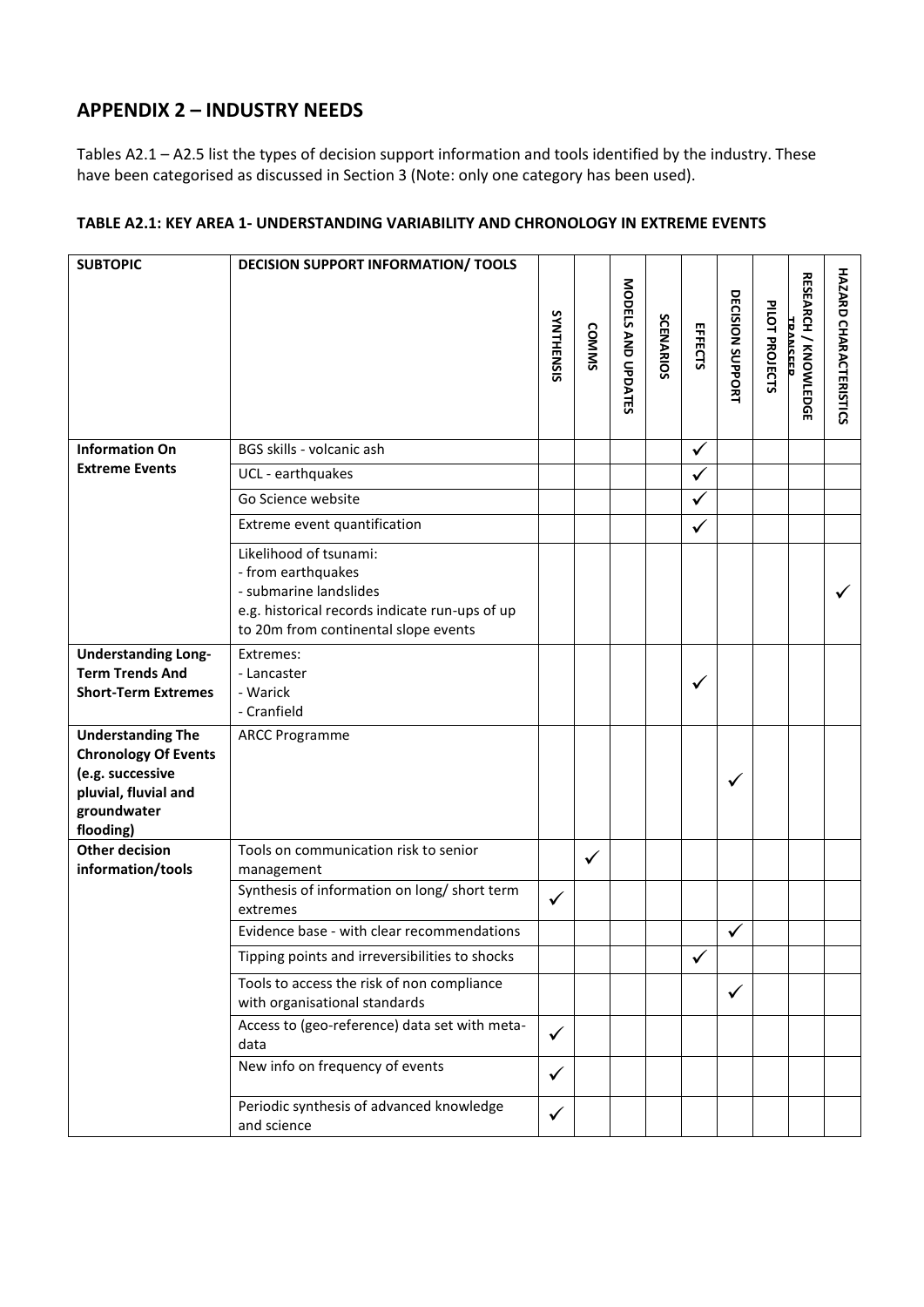| <b>SUBTOPIC</b> | <b>DECISION SUPPORT INFORMATION/ TOOLS</b>                                                      | SYNTHENSIS | <b>COMMS</b> | <b>MODELS</b><br>AND<br>UPDATES | <b>SCENARIOS</b> | EFFECTS | 몪<br><b>NOISIDE</b><br>SUPPORT | PILOT PROJECTS | <b>RESEARCH</b><br>TRANSFER<br>KNOWLEDGE | <b>HAZARD</b><br><b>CHARACTERISTICS</b> |
|-----------------|-------------------------------------------------------------------------------------------------|------------|--------------|---------------------------------|------------------|---------|--------------------------------|----------------|------------------------------------------|-----------------------------------------|
|                 | Knowledge understanding atmospheric<br>weather pattern (not yet reflected in climate<br>models) |            |              | ✔                               |                  |         |                                |                |                                          |                                         |
|                 | Arctic melting and changes in jet stream not<br>showing variability in current models           |            |              | ✓                               |                  |         |                                |                |                                          |                                         |
|                 | Wave transformation modelling                                                                   |            |              | ✓                               |                  |         |                                |                |                                          |                                         |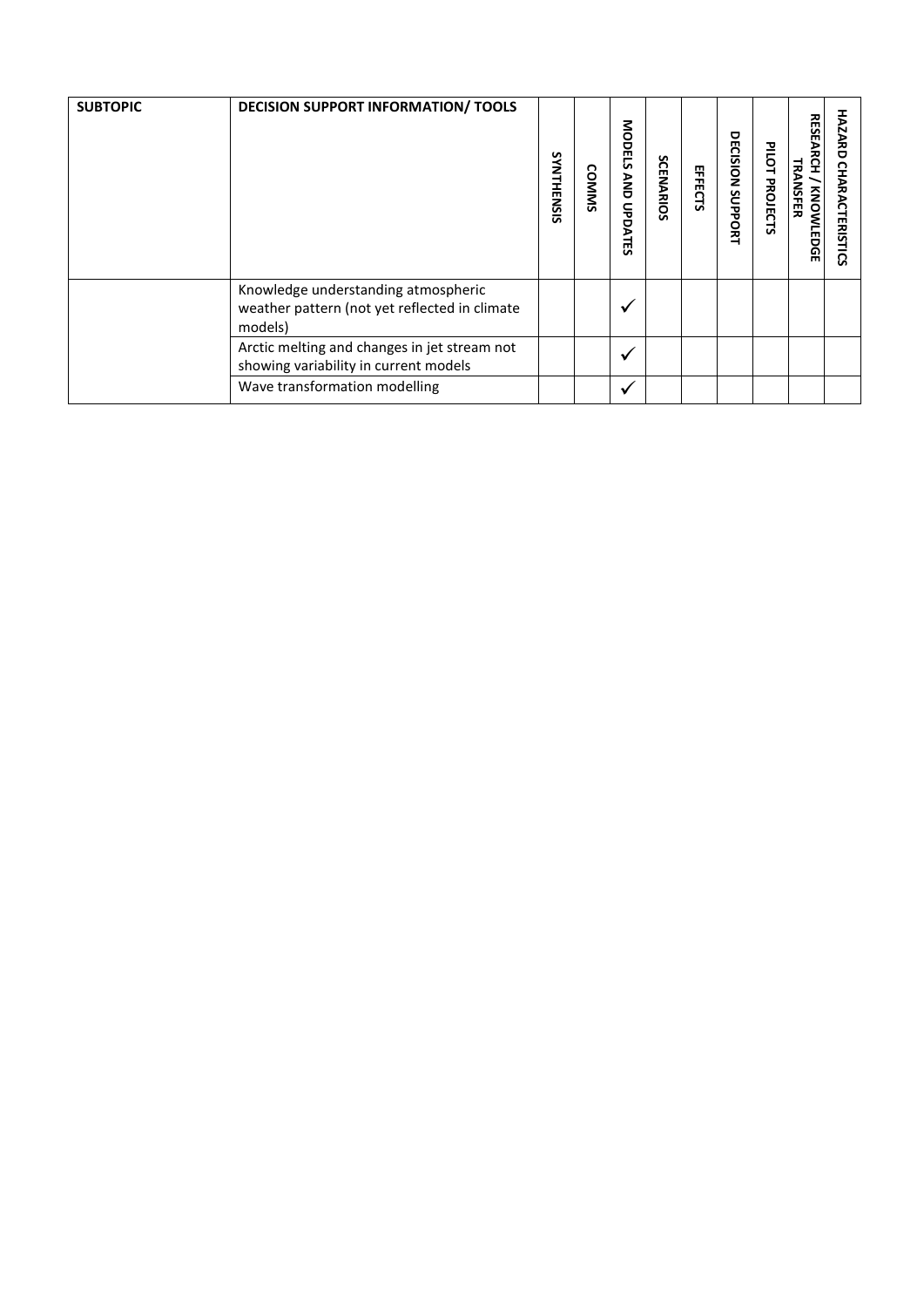### **TABLE A2.2: KEY AREA 2 - HAZARD COMBINATIONS AND IMPACTS**

| <b>SUBTOPIC</b>                                                | <b>DECISION SUPPORT INFORMATION/ TOOLS</b>                                                                                                                   |              |              |                    |                  |         |                  |                |                                         |                               |
|----------------------------------------------------------------|--------------------------------------------------------------------------------------------------------------------------------------------------------------|--------------|--------------|--------------------|------------------|---------|------------------|----------------|-----------------------------------------|-------------------------------|
|                                                                |                                                                                                                                                              | SYNTHENSIS   | <b>COMMS</b> | MODELS AND UPDATES | <b>SCENARIOS</b> | EFFECTS | DECISION SUPPORT | PILOT PROJECTS | <b>RESEARCH / KNOWLEDGE</b><br>TDANCEEE | <b>HAZARD CHARACTERISTICS</b> |
| Availability of<br>scientific evidence on                      | Translating available information into practice                                                                                                              | $\checkmark$ |              |                    |                  |         |                  |                |                                         |                               |
| joint probabilities                                            | Communicating risk (and appetite for risk)-<br>providing steer to get conversations started -<br>spatial differences in how organisations<br>use/gather data |              | ✓            |                    |                  |         |                  |                |                                         |                               |
|                                                                | Differences between data + what inferred (<br>interpreted) from data --> understanding<br>limitations and provenance                                         | ✓            |              |                    |                  |         |                  |                |                                         |                               |
|                                                                | Communicating risk to different groups:<br>operators (tailored information) and public<br>(feedback, influencing risk) --> ESRC                              |              | ✓            |                    |                  |         |                  |                |                                         |                               |
|                                                                | Importance of systems model --> then<br>understand granularity of datasets                                                                                   |              |              | ✓                  |                  |         |                  |                |                                         |                               |
| Identifying inter-<br>dependencies                             | Scenario-based research (in conjunction with<br>real world)                                                                                                  |              |              |                    | ✓                |         |                  |                |                                         |                               |
|                                                                | Scenario-based research:<br>i) operator at national scale<br>ii) interdependencies at particular special<br>scale                                            |              |              |                    | ✓                |         |                  |                |                                         |                               |
|                                                                | 3Gs: Guidance + Genesis (pilot projects) +<br>Governance (social element)                                                                                    |              |              |                    |                  |         |                  |                |                                         |                               |
|                                                                | System of system modelling<br>- computational expense great<br>- social aspects (vulnerability, exposure)                                                    |              |              | ✓                  |                  |         |                  |                |                                         |                               |
| <b>Effects of a</b><br>combination or<br>succession of hazards | Organisational specific -->effects on<br>businesses, collaborative research, underlying<br>principles                                                        |              |              |                    |                  | ✓       |                  |                |                                         |                               |
|                                                                | <b>Black swan events</b><br>- hazard combinations<br>- war gaming scenarios                                                                                  |              |              |                    | ✓                |         |                  |                |                                         |                               |
|                                                                | Beyond natural hazards:<br>- terrorism<br>- cyber security<br>(combinations, look at whole system)                                                           |              |              |                    |                  |         | ✓                |                |                                         |                               |
|                                                                | Pilot projects --> then draw out generic<br>lessons                                                                                                          |              |              |                    |                  |         |                  | $\checkmark$   |                                         |                               |
|                                                                | Emulus modelling (numerical). Multi-variant<br>modelling (e.g. EA research on coastal<br>flooding) --> link with real-time modelling                         |              |              | $\checkmark$       |                  |         |                  |                |                                         |                               |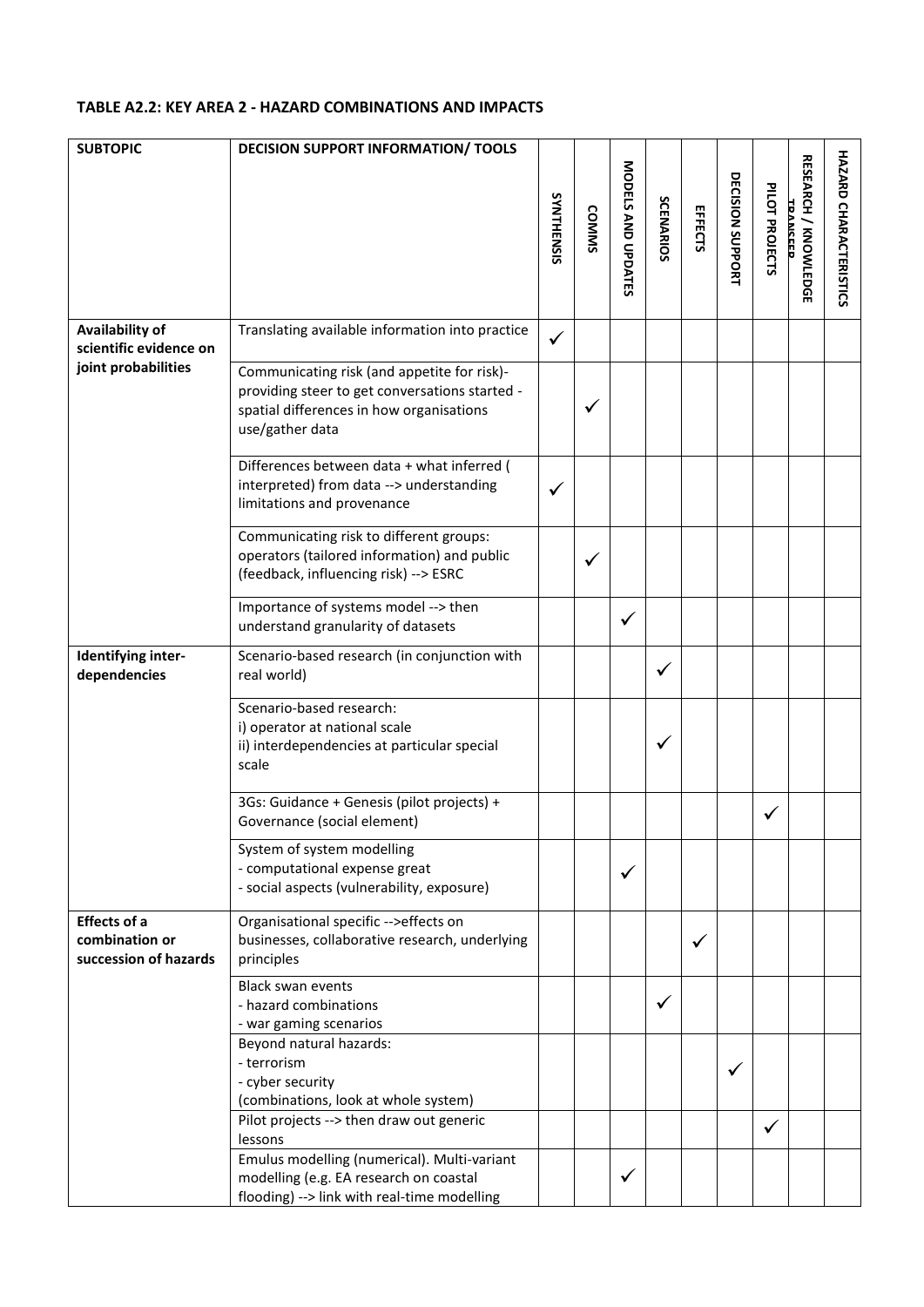| <b>SUBTOPIC</b> | <b>DECISION SUPPORT INFORMATION/ TOOLS</b>                                                                                                                                                                                                        | SYNTHENSIS   | <b>COMMS</b> | <b>MODELS</b><br><b>AND UPDATES</b> | SCENARIOS | EFFECTS | DECISION SUPPORT | PILOT PROJECTS | <b>RESEARCH / KNOWLEDGE</b><br>TRANSFER | <b>HAZARD</b><br><b>CHARACTERISTICS</b> |
|-----------------|---------------------------------------------------------------------------------------------------------------------------------------------------------------------------------------------------------------------------------------------------|--------------|--------------|-------------------------------------|-----------|---------|------------------|----------------|-----------------------------------------|-----------------------------------------|
|                 | Combined datasets --> localised examples /<br>case studies / pilot studies                                                                                                                                                                        | $\checkmark$ |              |                                     |           |         |                  |                |                                         |                                         |
|                 | Assurance + prioritisation --> severity of<br>impact                                                                                                                                                                                              |              |              |                                     |           |         | ✓                |                |                                         |                                         |
| Overarching     | Decisions (different timescales):<br>- Operational: improving current practice --><br>add value in short term (0-6 hours)<br>- Maintenance (~5 years) --> health<br>monitoring: GUIDANCE (Assurance<br>Mechanisms)<br>- Investment (10-100 years) |              |              |                                     | ✓         |         | √                |                |                                         |                                         |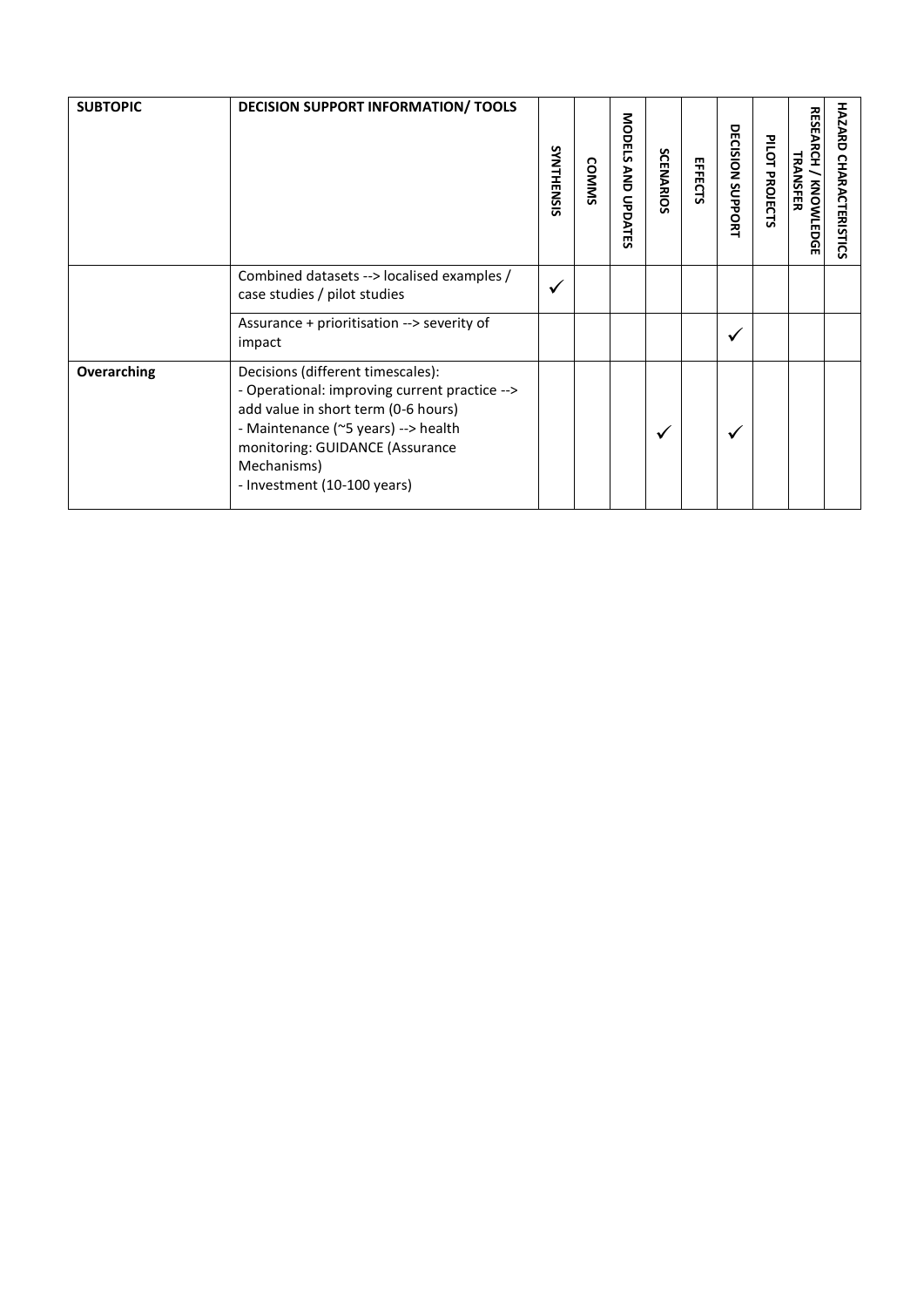## **TABLE A2.3: KEY AREA 3 - INCORPORAING UNCERTAINTY IN DESIGN, OPERATIONAL AND INVESTMENT DECISIONS**

| <b>SUBTOPIC</b>                                    | <b>DECISION SUPPORT INFORMATION/ TOOLS</b>                                                                                                    |            |              |                    |                  |         |                  |                |                                        |                               |
|----------------------------------------------------|-----------------------------------------------------------------------------------------------------------------------------------------------|------------|--------------|--------------------|------------------|---------|------------------|----------------|----------------------------------------|-------------------------------|
|                                                    |                                                                                                                                               | SYNTHENSIS | <b>COMMS</b> | MODELS AND UPDATES | <b>SCENARIOS</b> | EFFECTS | DECISION SUPPORT | PILOT PROJECTS | <b>RESEARCH / KNOWLEDG</b><br>TDANCEED | <b>HAZARD CHARACTERISTICS</b> |
| Tools for informing :<br>• Investment<br>decisions | Consistency in methods/techniques in<br>decision making<br>- whether to invest (Paul Sayers, Oxford)                                          |            |              |                    |                  |         | ✓                |                |                                        |                               |
| · Design decisions<br>• Operational                | - need to tie in multiple models                                                                                                              |            |              |                    |                  |         |                  |                |                                        |                               |
| practice / decisions                               | Is tool the right term?                                                                                                                       |            |              |                    |                  | N/A     |                  |                |                                        |                               |
|                                                    | Generating business case for investments                                                                                                      |            |              |                    |                  |         | ✓                |                |                                        |                               |
|                                                    | Ranking of risks relating to uncertainty and<br>relating to investment decision                                                               |            |              |                    |                  |         | ✓                |                |                                        |                               |
|                                                    | Mapping of current situation to understand                                                                                                    |            |              |                    | $\checkmark$     |         |                  |                |                                        |                               |
|                                                    | next developmental steps. Gap analysis                                                                                                        |            |              |                    |                  |         |                  |                |                                        |                               |
|                                                    | <b>DEFRA consistent standards source?</b>                                                                                                     |            | ✓            |                    |                  |         |                  |                |                                        |                               |
|                                                    | information to inform designing for multiple                                                                                                  |            |              |                    |                  |         | ✓                |                |                                        |                               |
|                                                    | events (but not worst-case scenario)                                                                                                          |            |              |                    |                  |         |                  |                |                                        |                               |
| <b>Changes in</b>                                  | Justifying additional expense of building in                                                                                                  |            |              |                    |                  |         |                  |                |                                        |                               |
| operational practices                              | adaptability economic-appraisal techniques                                                                                                    |            |              |                    |                  |         |                  |                |                                        |                               |
| re                                                 |                                                                                                                                               |            |              |                    |                  |         |                  |                |                                        |                               |
| resistance/recovery<br>depending on                |                                                                                                                                               |            |              |                    |                  |         | $\checkmark$     |                |                                        |                               |
| magnitude of impact                                |                                                                                                                                               |            |              |                    |                  |         |                  |                |                                        |                               |
|                                                    |                                                                                                                                               |            |              |                    |                  |         |                  |                |                                        |                               |
| Maintenance                                        | better valuing maintenance + gap analysis --><br>two way process (between researchers and<br>users)                                           |            |              |                    |                  |         | ✓                |                |                                        |                               |
| Where and when to                                  | Robust decision making methods.                                                                                                               |            |              |                    |                  |         |                  |                |                                        |                               |
| take the key                                       | Are there standard "tools" available?                                                                                                         |            |              |                    |                  |         |                  |                |                                        |                               |
| decisions                                          | non-probabilistic aspects are difficult                                                                                                       |            |              |                    |                  |         | ✓                |                |                                        |                               |
|                                                    | IBUILD + ICIF, financial modelling +<br>investment decisions capturing uncertainties<br>+ opportunities in risk across all<br>infrastructures |            |              |                    |                  |         | $\checkmark$     |                |                                        |                               |
|                                                    | IBUILD and ICIF valuing direct + indirect social<br>environment                                                                               |            |              |                    |                  |         | $\checkmark$     |                |                                        |                               |
|                                                    | recognition of how decisions are made e.g.<br>government vs business especially<br>uncertainty                                                |            |              |                    |                  |         |                  |                |                                        |                               |
| <b>Other</b>                                       | <b>Modelling</b>                                                                                                                              |            |              |                    |                  |         |                  |                |                                        |                               |
|                                                    | Maturity modelling, RD and BC -<br>'organisational science'                                                                                   |            |              | $\checkmark$       |                  |         |                  |                |                                        |                               |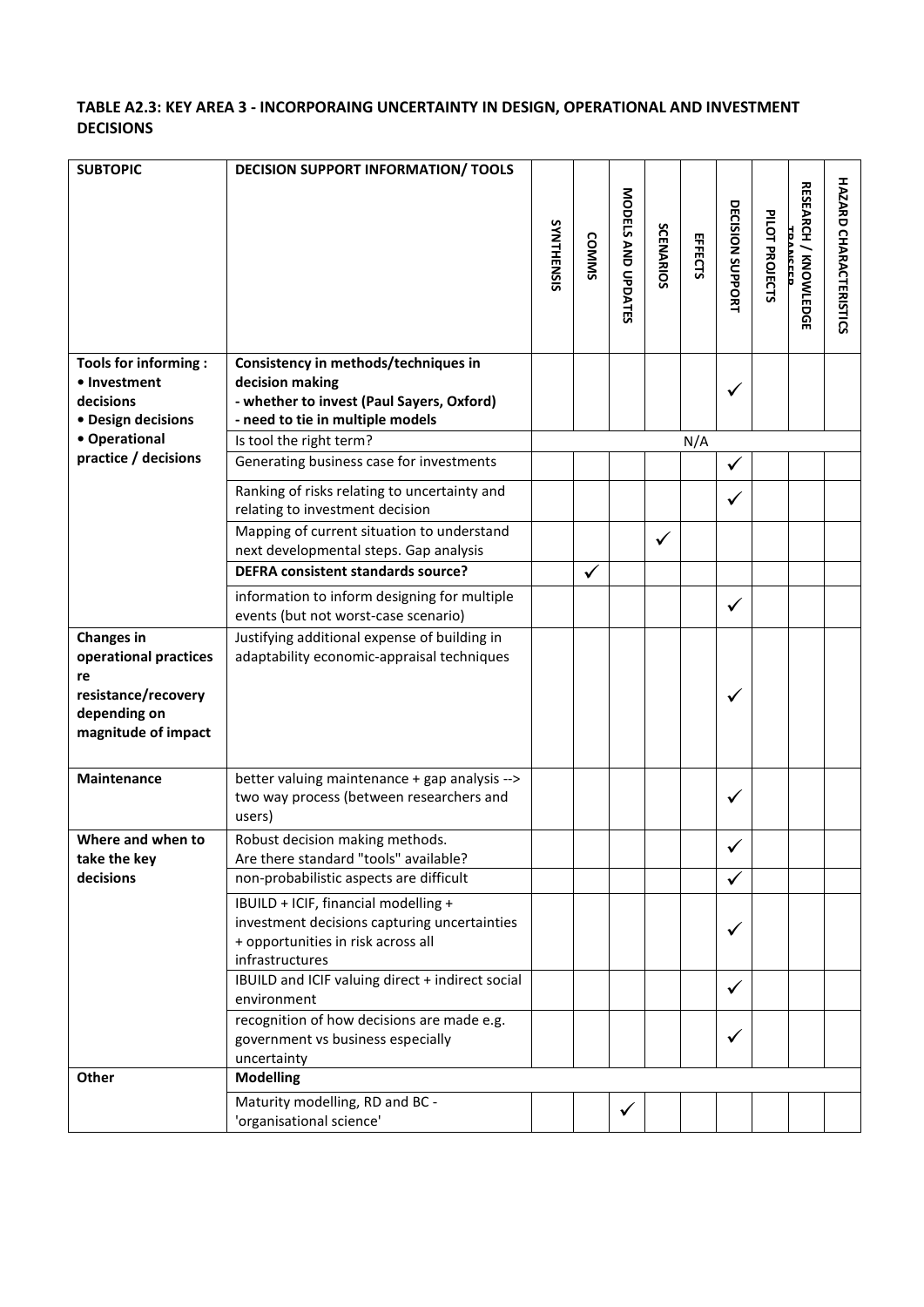| <b>SUBTOPIC</b> | <b>DECISION SUPPORT INFORMATION/ TOOLS</b>                                                                                   | SYNTHENSIS   | <b>COMMS</b> | MODELS AND UPDATES | SCENARIOS | EFFECTS | DECISION SUPPORT | PILOT PROJECTS | <b>RESEARCH / KNOWLEDG</b><br><b>TDANCEED</b><br>m | <b>CHARACTERISTIC</b><br><b>HAZARD</b> |
|-----------------|------------------------------------------------------------------------------------------------------------------------------|--------------|--------------|--------------------|-----------|---------|------------------|----------------|----------------------------------------------------|----------------------------------------|
|                 | Statistically driven models                                                                                                  |              |              | $\checkmark$       |           |         |                  |                |                                                    |                                        |
|                 | Maturity modelling - used extensively in IT                                                                                  |              |              | $\checkmark$       |           |         |                  |                |                                                    |                                        |
|                 | General                                                                                                                      |              |              |                    |           |         |                  |                |                                                    |                                        |
|                 | design for range of events (and exceedance)                                                                                  |              |              |                    |           |         | $\checkmark$     |                |                                                    |                                        |
|                 | General point<br>Comments about "existing" frameworks need<br>examples of their application.<br>translation<br>cross-science |              |              |                    |           |         |                  |                |                                                    |                                        |
|                 | valuing infrastructure against "loss avoided"<br>scenarios - links with probability                                          |              |              |                    |           |         | ✓                |                |                                                    |                                        |
|                 | design levels related to criticality of element                                                                              |              |              |                    |           |         | ✓                |                |                                                    |                                        |
|                 | "big data" challenge                                                                                                         | $\checkmark$ |              |                    |           |         |                  |                |                                                    |                                        |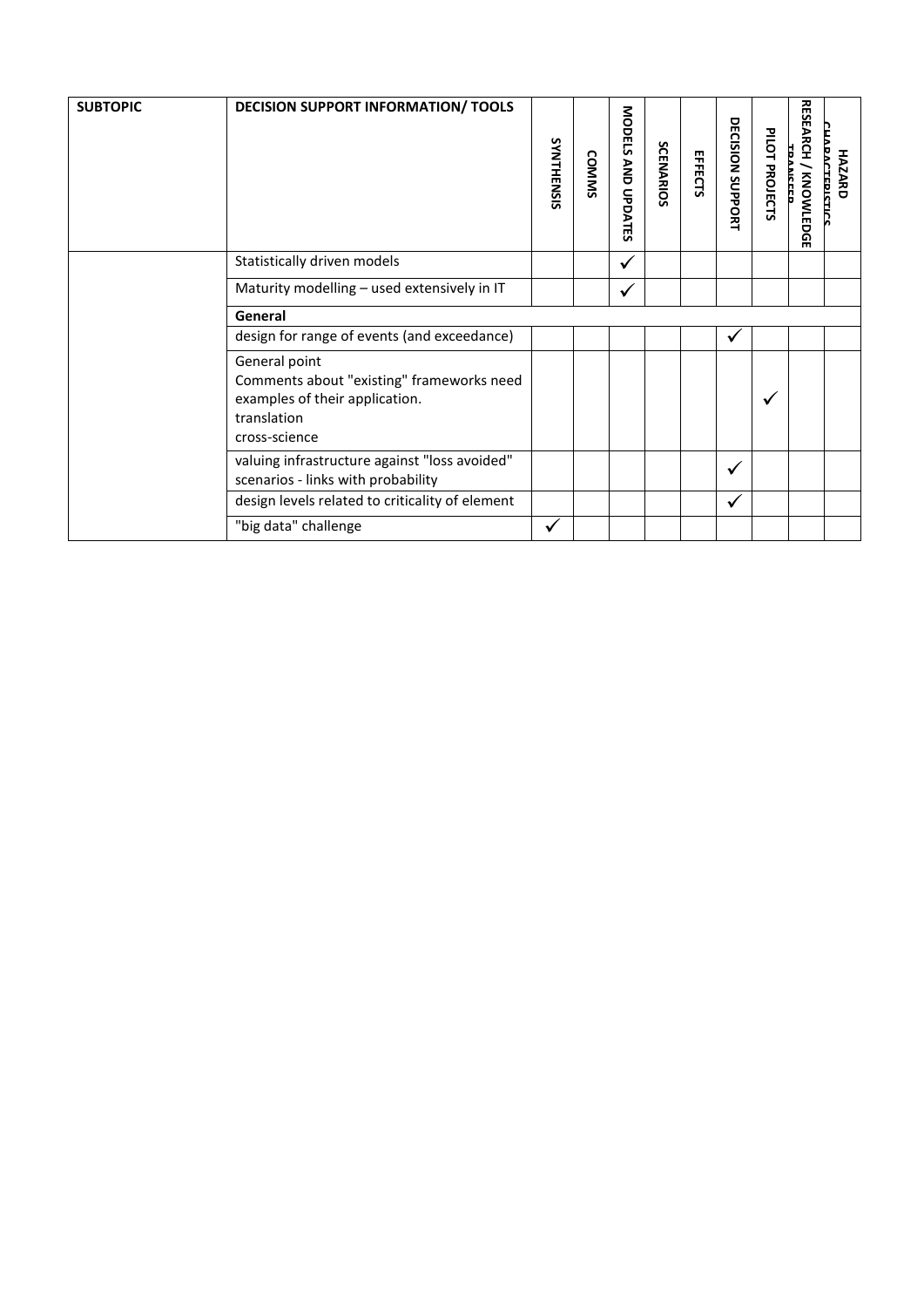#### **TABLE A2.4: KEY AREA 4 - SUPPLY CHAIN RESILIENCE**

| <b>SUBTOPIC</b>                            | <b>DECISION SUPPORT INFORMATION/ TOOLS</b>                                      |              |              |                    |              |              |                  |                |                                         |                               |
|--------------------------------------------|---------------------------------------------------------------------------------|--------------|--------------|--------------------|--------------|--------------|------------------|----------------|-----------------------------------------|-------------------------------|
|                                            |                                                                                 | SYNTHENSIS   | <b>COMMS</b> | MODELS AND UPDATES | SCENARIOS    | EFFECTS      | DECISION SUPPORT | PILOT PROJECTS | <b>RESEARCH / KNOWLEDGE</b><br>TDANCEED | <b>HAZARD CHARACTERISTICS</b> |
| <b>Tools for identifying</b>               | Information:                                                                    |              |              |                    |              |              |                  |                |                                         |                               |
| environmental                              | - map hazards and vulnerabilities                                               | $\checkmark$ |              |                    |              |              |                  |                |                                         |                               |
| hazards within supply                      | - type of event                                                                 |              |              |                    |              |              |                  |                |                                         |                               |
| chains                                     | - probability                                                                   |              |              |                    |              |              |                  |                |                                         |                               |
|                                            | Reports                                                                         | $\checkmark$ |              |                    |              |              |                  |                |                                         |                               |
|                                            | Data set is ok                                                                  | $\checkmark$ |              |                    |              |              |                  |                |                                         |                               |
|                                            | Maps (major steps forward!) - Google<br><b>Foundation</b>                       | $\checkmark$ |              |                    |              |              |                  |                |                                         |                               |
|                                            | Metrics on hazards + vulnerability<br>(standardised?) - risk of failure metrics | $\checkmark$ |              |                    |              |              |                  |                |                                         |                               |
|                                            | Understand critical points of failure                                           |              |              | $\checkmark$       |              |              |                  |                |                                         |                               |
|                                            | Advice                                                                          |              |              |                    |              |              | $\checkmark$     |                |                                         |                               |
|                                            | Techniques for application                                                      |              |              |                    |              |              | ✓                |                |                                         |                               |
|                                            | Methods + Approaches                                                            |              |              |                    |              |              | ✓                |                |                                         |                               |
|                                            | <b>Trend analysis:</b>                                                          |              |              |                    |              |              |                  |                |                                         |                               |
|                                            | - new regions in supply chain                                                   | ✓            |              |                    |              |              |                  |                |                                         |                               |
|                                            | - vulnerability                                                                 |              |              |                    |              |              |                  |                |                                         |                               |
|                                            | Things that change without noticing in                                          |              |              |                    |              |              |                  |                |                                         | ✓                             |
|                                            | business as usual                                                               |              |              |                    |              |              |                  |                |                                         |                               |
| What techniques,                           | Due diligence on suppliers - Company supply                                     |              |              |                    |              |              | ✓                |                |                                         |                               |
| data and tools were<br>available to ensure | chain (can't ask companies themselves)<br>Supply networks                       |              |              |                    |              |              |                  |                |                                         |                               |
| that contingency                           |                                                                                 | $\checkmark$ |              |                    |              |              |                  |                |                                         |                               |
| arrangements were                          | Vulnerability at specific locations                                             | $\checkmark$ |              |                    |              |              |                  |                |                                         |                               |
| adequate?                                  | Upstream + downstream analysis                                                  | $\checkmark$ |              |                    |              |              |                  |                |                                         |                               |
|                                            | Societal impacts should not be forgotten                                        |              |              |                    | $\checkmark$ |              |                  |                |                                         |                               |
|                                            | <b>Common weak points</b>                                                       |              |              |                    |              | $\checkmark$ |                  |                |                                         |                               |
|                                            | - Global hot points                                                             |              |              |                    |              |              |                  |                |                                         |                               |
|                                            | Risk of failure - Regulatory finance, etc                                       |              |              |                    |              |              | $\checkmark$     |                |                                         |                               |
|                                            | Critical pathways - understanding business<br>networks + sociology              |              |              | $\checkmark$       |              |              |                  |                |                                         |                               |
| <b>Other</b>                               | Emergency planning and response                                                 |              |              |                    | $\checkmark$ |              |                  |                |                                         |                               |
|                                            | Leadership required + necessary                                                 |              | $\checkmark$ |                    |              |              |                  |                |                                         |                               |
|                                            | Translation requires a facilitator / integrator<br>(role of NERC) - challenge   |              | ✓            |                    |              |              |                  |                |                                         |                               |
|                                            | Societal good makes it more attractive motive<br>for academic engagement        |              |              |                    |              |              |                  | $\checkmark$   |                                         |                               |
|                                            | Opportunity: impact of arctic ice melt on<br>shipping lanes                     |              |              |                    |              |              |                  |                |                                         |                               |
|                                            | Supply chain in eco-systems                                                     |              |              | $\checkmark$       |              |              |                  |                |                                         |                               |
|                                            | Non probabilistic decision-making                                               |              |              |                    |              |              | ✓                |                |                                         |                               |
|                                            | Identifying different logics that are                                           |              |              |                    |              |              |                  |                |                                         |                               |
|                                            | applicable - decision making capability                                         |              |              |                    |              |              |                  |                |                                         |                               |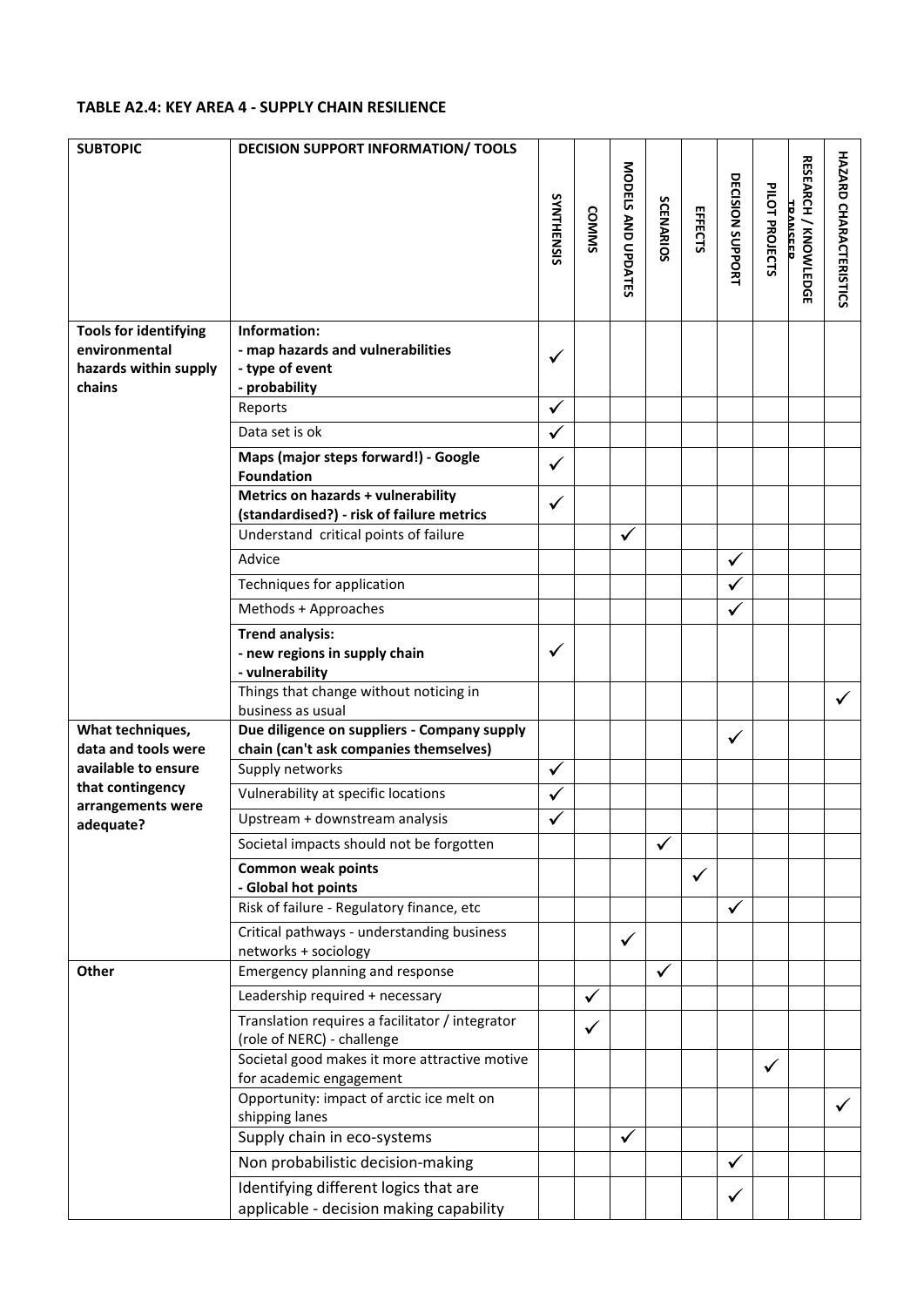#### **TABLE A2.5: KEY AREA 5 - FLOODING, STORMS AND PRECIPITATION**

| <b>SUBTOPIC</b>                                                                                          | <b>DECISION SUPPORT INFORMATION/</b><br><b>TOOLS</b>                                                                                        | SYNTHENSIS   | <b>COMMS</b> | MODELS AND UPDATES | SCENARIOS    | EFFECTS      | DECISION SUPPORT | PILOT PROJECTS | <b>RESEARCH / KNOWLEDGE</b><br><b>TDANCEED</b> | HAZARD CHARACTERISTICS |
|----------------------------------------------------------------------------------------------------------|---------------------------------------------------------------------------------------------------------------------------------------------|--------------|--------------|--------------------|--------------|--------------|------------------|----------------|------------------------------------------------|------------------------|
| <b>Signposting Existing</b><br><b>Activities Relating</b><br><b>To Flooding And</b><br><b>Resilience</b> | Signposting:<br>- end-use<br>- type of research<br>- type of flooding                                                                       |              |              |                    |              |              |                  |                | ✓                                              |                        |
|                                                                                                          | - timescale (operation/ strategy)<br>International lesson learned - Bangkok                                                                 |              |              |                    |              |              |                  |                | ✓                                              |                        |
|                                                                                                          | Translation of overseas research                                                                                                            |              |              |                    |              |              |                  |                |                                                |                        |
|                                                                                                          | Flooding over winter period - disseminate?<br>How much wetter + for how long?                                                               |              | $\checkmark$ |                    |              |              |                  |                |                                                |                        |
| Groundwater<br><b>Modelling Tools -</b><br><b>Application At Local</b>                                   | NaFRA - fluvial + coastal<br>EA - pluvial/ risk?<br>BGS - groundwater/ risk?                                                                |              |              |                    |              | $\checkmark$ |                  |                |                                                |                        |
| Level                                                                                                    | Datasets + identification of vulnerability to<br>groundwater at national scale                                                              | ✓            |              |                    |              |              |                  |                |                                                |                        |
|                                                                                                          | Groundwater levels<br>- infrastructure underground (not just<br>overground flooding)<br>- link with mapping/assessing underworld<br>(EPSRC) |              |              |                    |              |              |                  |                |                                                |                        |
|                                                                                                          | Detailed process models exist - apply to<br>infrastructure                                                                                  |              |              |                    |              |              |                  |                | $\checkmark$                                   |                        |
| <b>Ecosystems</b><br><b>Approaches To</b><br><b>Flood Hazard</b><br><b>Mitigation</b>                    |                                                                                                                                             |              |              |                    |              |              |                  |                |                                                |                        |
| Secondary<br><b>Consequences Of</b><br><b>Hazards</b>                                                    |                                                                                                                                             |              |              |                    |              |              |                  |                |                                                |                        |
| Other                                                                                                    | Sift + filter + look for relevance to NERC-<br>funded existing                                                                              | ✓            |              |                    |              |              |                  |                |                                                |                        |
|                                                                                                          | Existing-based proofing                                                                                                                     |              |              |                    |              |              |                  | $\checkmark$   |                                                |                        |
|                                                                                                          | Operational vs Investments timescales<br>Pluvial planning                                                                                   |              |              |                    |              |              | $\checkmark$     |                |                                                |                        |
|                                                                                                          | - land-use<br>- guidance/ research?<br>- TCPA (GI)                                                                                          |              |              |                    | $\checkmark$ |              |                  |                |                                                |                        |
|                                                                                                          | Linear infrastructure Networks (land-use<br>link with infrastructure)<br>- planning                                                         |              |              |                    | ✓            |              |                  |                |                                                |                        |
|                                                                                                          | Industry needs data sets                                                                                                                    | $\checkmark$ |              |                    |              |              |                  |                |                                                |                        |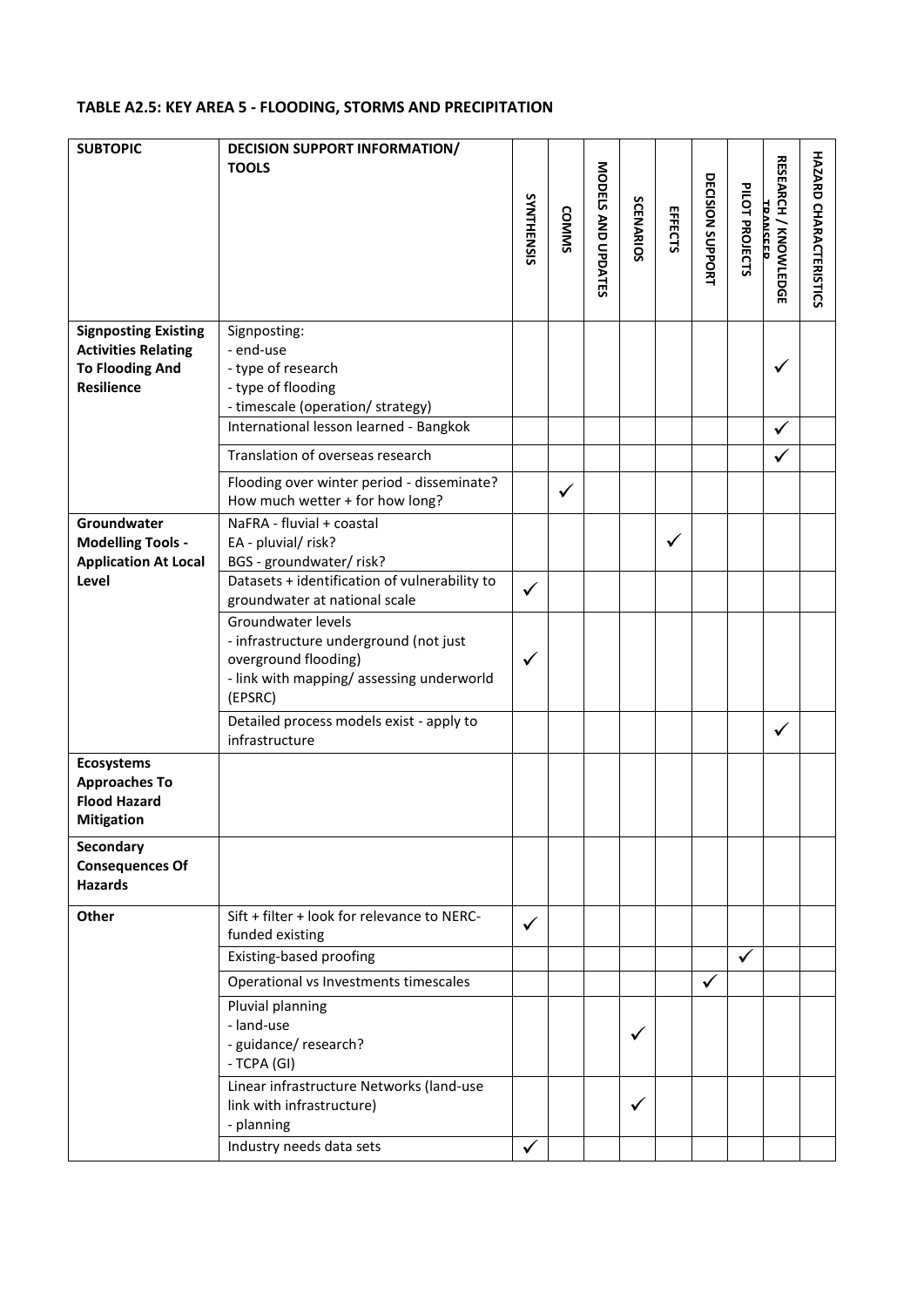| <b>SUBTOPIC</b> | <b>DECISION SUPPORT INFORMATION/</b><br><b>TOOLS</b>                                                                                                              | SYNTHENSIS | <b>COMMS</b> | MODELS AND UPDATES | SCENARIOS | EFFECTS | DECISION SUPPORT | PILOT PROJECTS | <b>RESEARCH / KNOWLEDG</b><br>TDANCEEE<br>m | <b>HAZARD</b><br><b>CHARACTERISTICS</b> |
|-----------------|-------------------------------------------------------------------------------------------------------------------------------------------------------------------|------------|--------------|--------------------|-----------|---------|------------------|----------------|---------------------------------------------|-----------------------------------------|
|                 | Business case for SuDS/ green<br>infrastructure (GI)<br>- acceptance of approaches by regulators<br>- what data read?                                             |            |              |                    |           |         |                  |                |                                             |                                         |
|                 | Approximately 1/3 National Grid sites<br>1 in 1000 flood risk<br>- want to avoid water getting onto site -<br>may tend toward ' safer' soils<br>- how demonstrate |            |              | √                  |           |         |                  |                |                                             |                                         |
|                 | <b>Operational Decisions</b><br>How to prioritise?<br>- system criticality<br>- flood alerts from EA<br>- bring data sets together                                |            |              |                    |           |         | $\checkmark$     |                |                                             |                                         |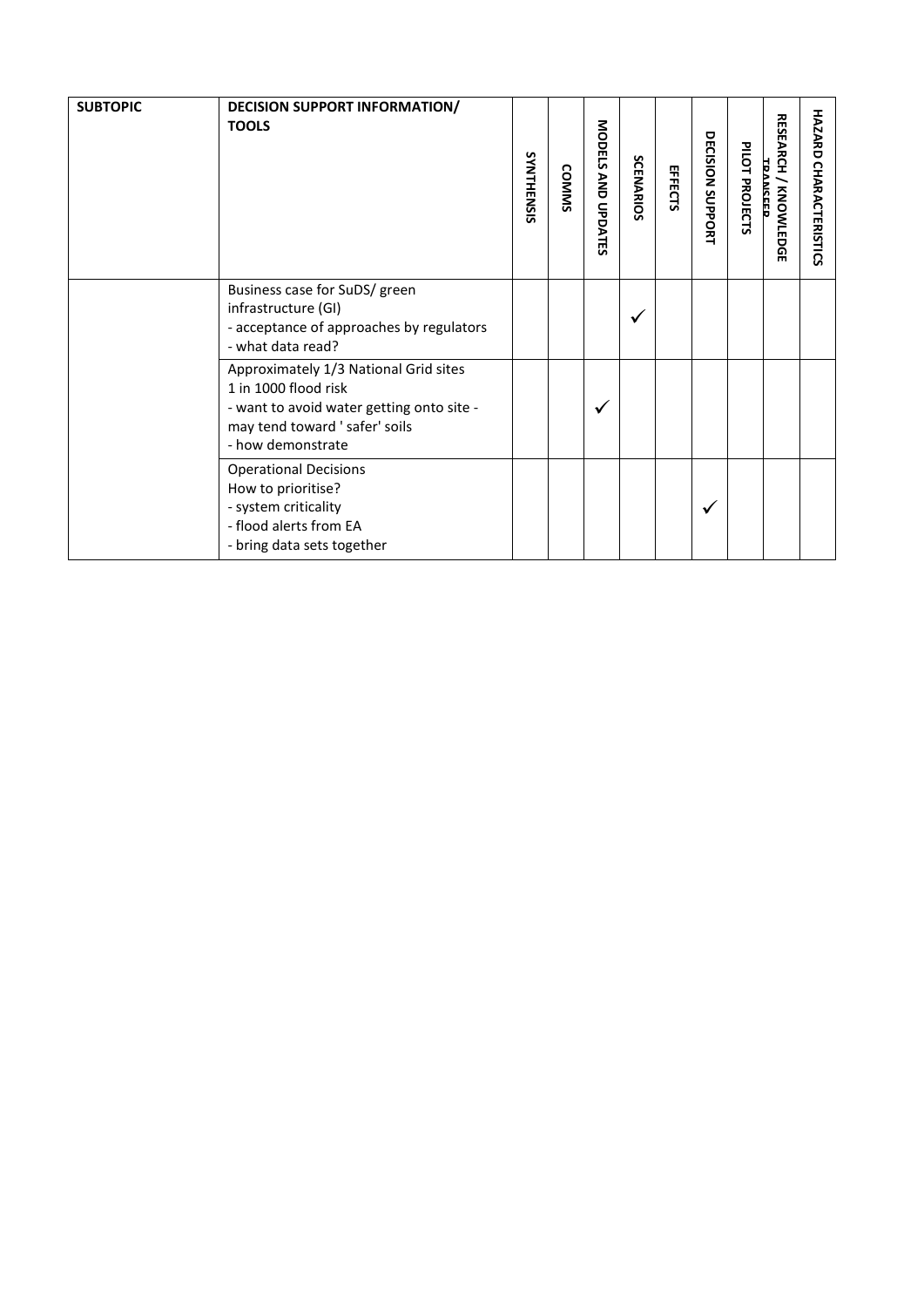# **APPENDIX 3 – SYNERGIES WITH RESEARCH CAPABILITIES**

Although, as documented in Section 4, there were few instances of current research perfectly matching the needs of a specific industry need, a number of projects had relevance. Tables A3.1 – A3.5 below match these on the basis of the information gathered at the meeting. Red text is used below to draw out the key aspect of the item described.

| <b>SUBTOPICS</b>   | <b>INDUSTRY</b>          | <b>REASEACH CAPABILITIES</b>                       | <b>INITIALS</b> | <b>ORGANISATION</b>       |
|--------------------|--------------------------|----------------------------------------------------|-----------------|---------------------------|
|                    | <b>QUESTIONS</b>         |                                                    |                 |                           |
| Information        | 'Black swan' events,     | Chronology + variability of space weather RAL      | JR              | <b>BGS</b>                |
| <b>On Extreme</b>  | $>10^{-4}$ prob          | (Mike Hapgood)                                     |                 |                           |
| <b>Events</b>      |                          | UCL research on earthquakes + responses/           | BC              | UCL                       |
|                    |                          | precautions - CESE department                      |                 |                           |
|                    |                          | ICIF (UCL) impact of governance/ leadership        | BC              | UCL                       |
|                    |                          | availability - UCL (organisational/ business model |                 |                           |
|                    |                          | resilience)                                        |                 |                           |
|                    |                          | Where and when do large earthquakes occur?         | <b>NR</b>       | University of             |
|                    |                          | Within UK, in the north sea, continental slope     |                 | Aberdeen                  |
|                    |                          | Internal HR Walligford research, spatial           | BG              | <b>HR Wallingford</b>     |
|                    |                          | extremes of surges, waves, fluvial flows. Scale of |                 |                           |
|                    |                          | the nation, national flood risk assessment for EA. |                 |                           |
|                    |                          | Data set of extreme waves, winds, water loads      |                 |                           |
|                    |                          | around coastline of England                        |                 |                           |
|                    |                          | Hazard dependence modelling done for Willis        | RD              | University of             |
|                    |                          | Research Net by Kilsby + Serinaldi at University   |                 | Newcastle                 |
|                    |                          | of Newcastle                                       |                 |                           |
|                    |                          | Variability in earthquakes being investigated by   | JR              | <b>BGS</b>                |
|                    |                          | Cambridge, Oxford, Leeds, (internationally -       |                 |                           |
|                    |                          | COMET) and in the UK (BGS)                         |                 |                           |
| Understandi        | 1. diurnal changes       | FROST THAW modelling of soil/atmosphere            | $PC$            | <b>Cardiff University</b> |
| ng Long-           | 2. availability of tools | interactions for:                                  |                 |                           |
| <b>Term Trends</b> | and associated           | - snow/ ice management                             |                 |                           |
| <b>And Short-</b>  | uncertainty              | - drying/wetting                                   |                 |                           |
| <b>Term</b>        | 3. how is the            | - shrinkage/ swelling                              |                 |                           |
| <b>Extremes</b>    | distribution curve       | Coastal evolution due to extreme events            | $PC$            | <b>Cardiff University</b> |
|                    | shifting? (not a bell    | CONVEX project; high resolution climate models     | <b>RD</b>       | University of             |
|                    | curve!)                  | to capture convective storms (led by Met Office    |                 | Newcastle                 |
|                    | 4. availability shared   | with University of Newcasatle)                     |                 |                           |
|                    | data                     | Sea level + storm surge chronology - being led by  | JR              | <b>BGS</b>                |
|                    |                          | NOC (Kevin Horsburgh/ Phil Woodworth)              |                 |                           |
|                    |                          | Multi hazards - spatial weather generator at       | <b>RD</b>       | University of             |
|                    |                          | University of Newcastle                            |                 | Newcastle                 |
|                    |                          | Early warning systems (tipping points in           | JS              | <b>HR Wallingford</b>     |
|                    |                          | complexity science) leading to catastrophic        |                 |                           |
|                    |                          | failure of environmental systems e.g. ponds        |                 |                           |
|                    |                          | CEH - focus on medium term variability (since      | $J\!R$          | <b>BGS</b>                |
|                    |                          | observations began) in UK precipitation, floods    |                 |                           |
|                    |                          | and droughts                                       |                 |                           |
|                    |                          |                                                    |                 |                           |
|                    |                          |                                                    |                 |                           |
|                    |                          |                                                    |                 |                           |
|                    |                          |                                                    |                 |                           |
|                    |                          |                                                    |                 |                           |
|                    |                          |                                                    |                 |                           |
|                    |                          |                                                    |                 |                           |

#### **TABLE A3.1: KEY AREA 1- UNDERSTANDING VARIABILITY AND CHRONOLOGY IN EXTREME EVENTS**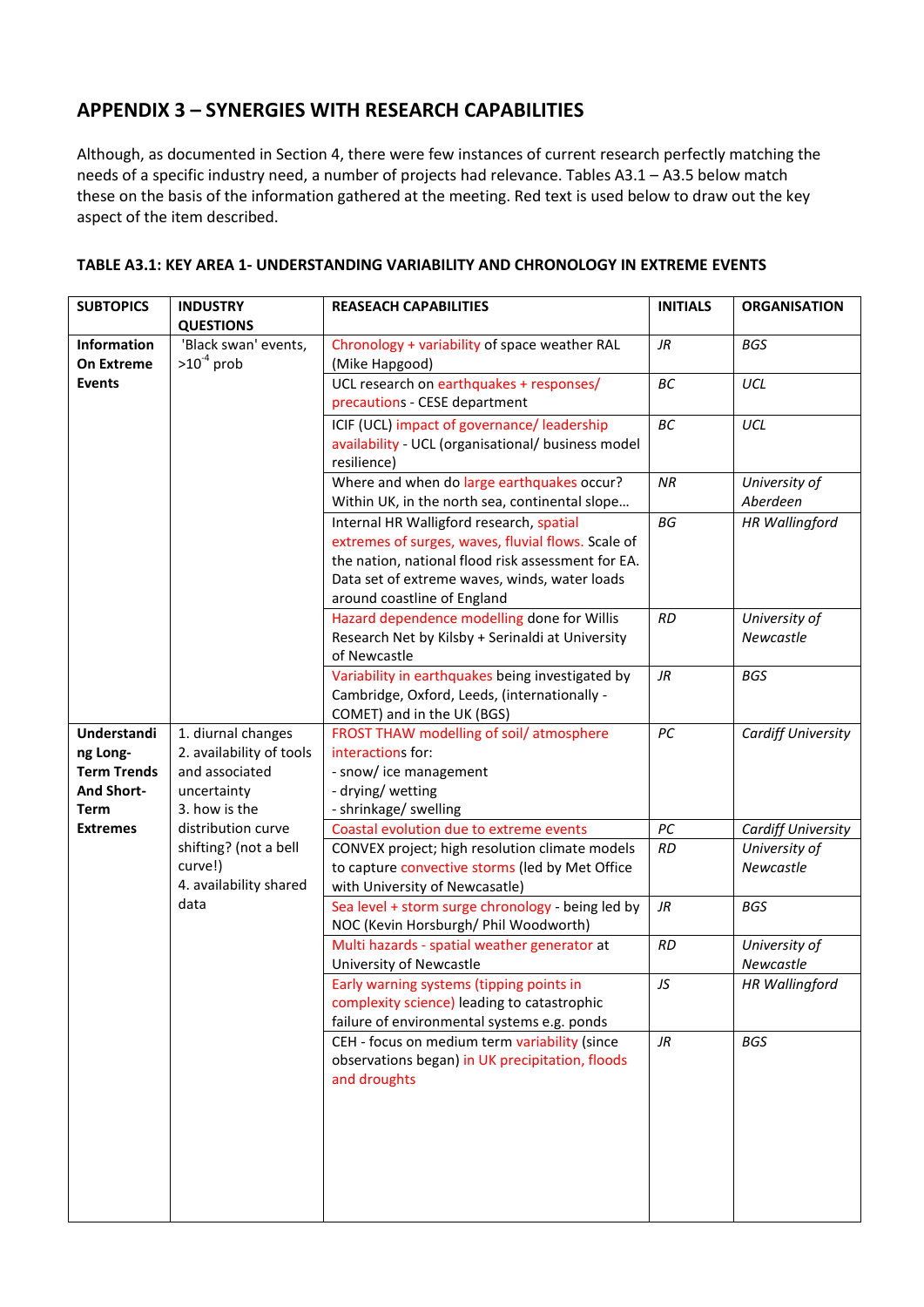| <b>SUBTOPICS</b>                                                  | <b>INDUSTRY</b>                                 | <b>REASEACH CAPABILITIES</b>                                                                                                                                                                                                                                                | <b>INITIALS</b> | <b>ORGANISATION</b>           |
|-------------------------------------------------------------------|-------------------------------------------------|-----------------------------------------------------------------------------------------------------------------------------------------------------------------------------------------------------------------------------------------------------------------------------|-----------------|-------------------------------|
| Understandi<br>ng The<br>Chronology                               | <b>QUESTIONS</b><br>spatial extent/<br>coverage | Combining historic and real time Metocean data,<br>combining sensed data across large,<br>heterogeneous networks                                                                                                                                                            | JS              | <b>HR Wallingford</b>         |
| <b>Of Events</b><br>(e.g.                                         |                                                 | Chronology (long term) of flood events in the UK<br>Aberystwyth (Mark Macklin)                                                                                                                                                                                              | $J\!R$          | <b>BGS</b>                    |
| successive<br>pluvial,<br>fluvial and<br>groundwater<br>flooding) |                                                 | Impact of extreme weather on slope stability in<br>cold regions:<br>- segregation of permafrost leading to failure of<br>slopes<br>- impact on cold regions infrastructure (pipelines<br>etc)                                                                               |                 |                               |
|                                                                   |                                                 | Many large scale projects struggled to take into<br>account the national impact due to a lack of<br>spatially coherent climate change projections -<br>with this limitation overcome, there is a need to<br>revisit these projects                                          | LC              | University of<br>Birmingham   |
|                                                                   |                                                 | Chronology of droughts:<br>- currently being investigated in the NERC<br>- led water security research programme                                                                                                                                                            | JR              | <b>BGS</b>                    |
|                                                                   |                                                 | Chronology of variability of volcanic hazards<br>research led by GVM, Sue Loughlin (BGS) and<br>STREVA (Jenni Barclay)                                                                                                                                                      | <b>JR</b>       | <b>BGS</b>                    |
|                                                                   |                                                 | Temporal deterioration process - complete (but<br>only basic!)                                                                                                                                                                                                              | PB              | <b>EDF</b> Energy             |
|                                                                   |                                                 | Temporal sequencing:<br>- flood memory (NEWC)<br>- beachplan shape changes (HRW - 1995)                                                                                                                                                                                     | PB              | <b>EDF</b> Energy             |
|                                                                   |                                                 | Flood memory project looking at persistence in<br>hazard (+social memory). Consortium led by<br>Kinsby at UNIVERSITY OF Newcastle                                                                                                                                           | <b>RD</b>       | University of<br>Newcastle    |
|                                                                   |                                                 | Internal HR Walligford research funding:<br>1. collaboration with IH Cantabria, relationship<br>between large scale meteorological<br>phenomenon and temporal clustering of<br>extremes<br>2. multi variable extremes in relation to flooding<br>- collaboration with USACE | BG              | <b>HR Wallingford</b>         |
| <b>Other topics</b>                                               |                                                 | Arctic ice retreat 1/4 degree models from NOC                                                                                                                                                                                                                               | KF              | <b>NOC</b>                    |
|                                                                   |                                                 | High resolution Ocean Forecast and models<br>(NEMO) re sea level rise                                                                                                                                                                                                       | <b>KF</b>       | <b>NOC</b>                    |
|                                                                   |                                                 | Climate down scaling spatial and temporal<br>analysis of climate - risks related                                                                                                                                                                                            | DY              | University of<br>Loughborough |
|                                                                   |                                                 | "Project Anytown" - London Resilience/<br>Interdependencies assessment + cascading<br>effects/ London 2012 work                                                                                                                                                             | ΒK              | <b>CIRIA</b>                  |
|                                                                   |                                                 | Willis Research Network funded projects (e.g.<br>with Newcastle University) - interdependencies<br>+ risk/ uncertainty                                                                                                                                                      | ΒK              | <b>CIRIA</b>                  |
|                                                                   |                                                 | Assessing current capacity to generate + work<br>with variability + chronology of extreme events.<br>Then identify best next steps $+$ medium $+$ long<br>term + human capacity development pathways,<br>" Natural Impact"                                                  |                 |                               |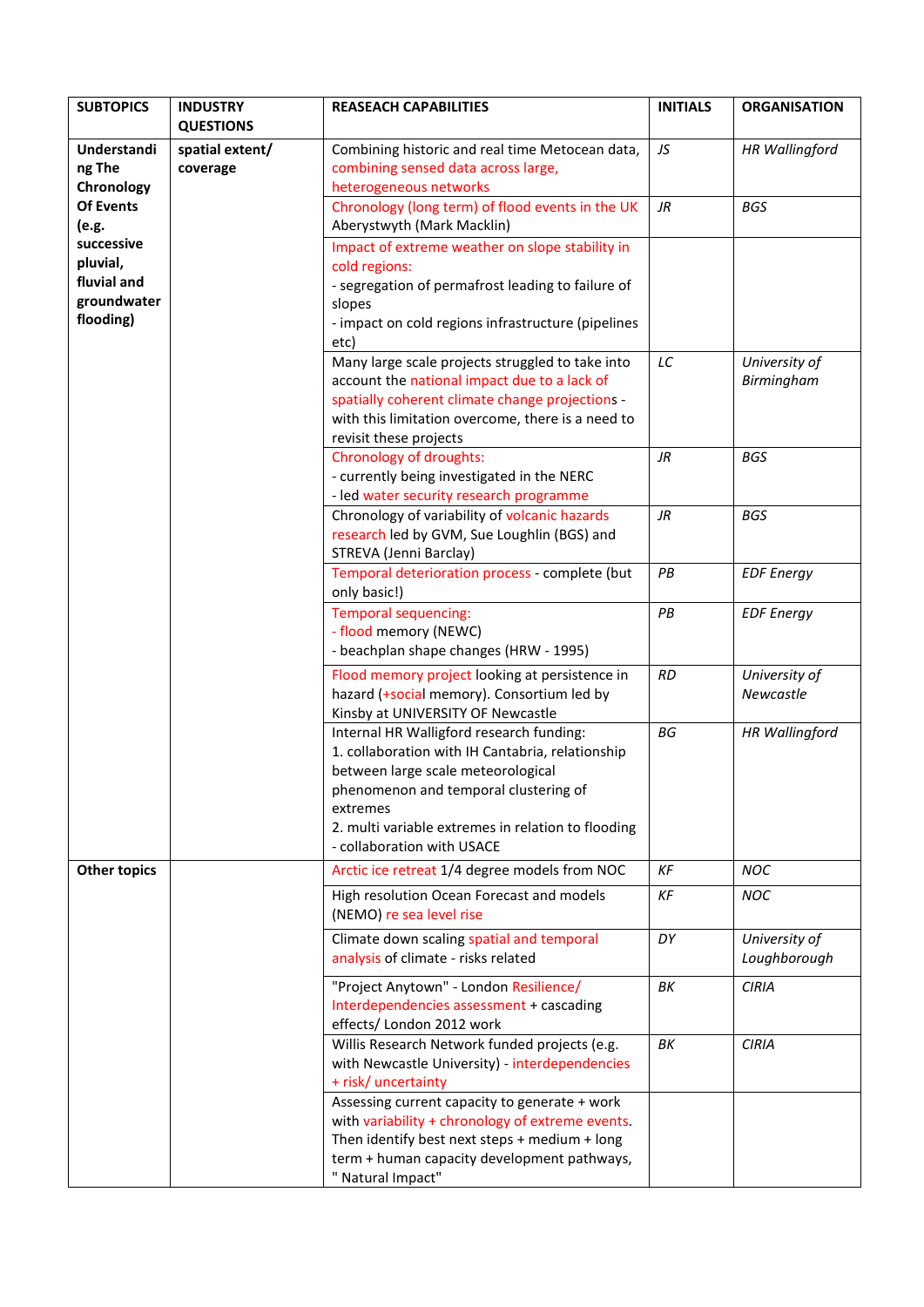#### **TABLE A3.2: KEY AREA 2 - HAZARD COMBINATIONS AND IMPACTS**

| <b>QUESTIONS</b><br><b>Availability of</b><br>University of Newcastle - Cloud + GPU<br><b>RD</b><br>University of<br>improvements in<br>scientific<br>models especially in<br>overcoming computational capacity limitations<br>Newcastle<br>evidence on<br>predicting cause-<br>- applied in flood models |
|-----------------------------------------------------------------------------------------------------------------------------------------------------------------------------------------------------------------------------------------------------------------------------------------------------------|
|                                                                                                                                                                                                                                                                                                           |
|                                                                                                                                                                                                                                                                                                           |
|                                                                                                                                                                                                                                                                                                           |
| effect and sequences<br>- can scale up --> large modelling<br>joint                                                                                                                                                                                                                                       |
| - BIG DATA "smarter + faster modelling"<br>probabilities                                                                                                                                                                                                                                                  |
| informing decisions<br>ICIF (UCL) - intersectorial interdependencies<br>Identifying<br><b>BC</b><br><b>UCL</b>                                                                                                                                                                                            |
| inter-<br>on degree of<br>research and intersystem research                                                                                                                                                                                                                                               |
| dependencies<br>redundancy<br>Yorkshire Water + United Utilities supported<br>BK<br><b>CIRIA</b>                                                                                                                                                                                                          |
| PhD (University of Newcastle) looking at "Swiss                                                                                                                                                                                                                                                           |
| Cheese model"                                                                                                                                                                                                                                                                                             |
| Yorkshire Water + United Utilities supported<br><b>RD</b><br>University of                                                                                                                                                                                                                                |
| PhD (University of Newcastle) looking at "Swiss<br>Newcastle                                                                                                                                                                                                                                              |
| Cheese model"                                                                                                                                                                                                                                                                                             |
| 3Gs: Guidance + Genesis (pilot projects) +<br><b>JS</b><br><b>HR Wallingford</b>                                                                                                                                                                                                                          |
| Governance (social element)                                                                                                                                                                                                                                                                               |
| <b>Effects of a</b><br>resilience to non-<br><b>Ground stability and flooding</b>                                                                                                                                                                                                                         |
| BGS work on combination of groundwater<br>combination<br>environmental<br><b>JR</b><br><b>BGS</b>                                                                                                                                                                                                         |
| or succession<br>hazards in<br>flooding and other flood sources                                                                                                                                                                                                                                           |
| of hazards<br>combination with<br>Natural Hazard information on ground stability -<br>JF<br><b>BGS</b>                                                                                                                                                                                                    |
| environmental<br>landslides, shrink-swell, dissolution, mining +                                                                                                                                                                                                                                          |
| (insurance/financial)<br>non coal mining, groundwater, flooding info                                                                                                                                                                                                                                      |
| Cardiff<br>Combining extreme weather impacts on<br>PC                                                                                                                                                                                                                                                     |
| geothecnical / geoenvironmental<br>University                                                                                                                                                                                                                                                             |
| (embankments / waste repositories) systems -                                                                                                                                                                                                                                                              |
| i.e. Dry-wetting cycles followed by freezing and                                                                                                                                                                                                                                                          |
| thawing<br>Cardiff<br>PC                                                                                                                                                                                                                                                                                  |
| University of Cranfield research using BGS<br>GeoSure datasets + own datasets --> work on                                                                                                                                                                                                                 |
| University<br>earthwork failure risk for infrastructure (part of                                                                                                                                                                                                                                          |
| ITRC)                                                                                                                                                                                                                                                                                                     |
| <b>Rainfall and landslides</b>                                                                                                                                                                                                                                                                            |
| NHP work on interaction of different hazard in<br><b>JR</b><br><b>BGS</b>                                                                                                                                                                                                                                 |
| UK (e.g. precipitation and landslides)                                                                                                                                                                                                                                                                    |
| JF<br>Natural Hazards Partnership cross government<br><b>BGS</b>                                                                                                                                                                                                                                          |
| bodies - e.g. landslides + rainfall combination                                                                                                                                                                                                                                                           |
| flooding                                                                                                                                                                                                                                                                                                  |
| Research on precipitation triggering of slope<br>JR<br><b>BGS</b>                                                                                                                                                                                                                                         |
| failure (e.g. Durham, Cambridge, BGS)                                                                                                                                                                                                                                                                     |
| Wind and other hazards                                                                                                                                                                                                                                                                                    |
| Combined impact of flooding and wind storms<br><b>DY</b><br>University of                                                                                                                                                                                                                                 |
| Loughborough                                                                                                                                                                                                                                                                                              |
| University of<br>RESNET: wind + other climate impacts on grid<br><b>RD</b>                                                                                                                                                                                                                                |
| Newcastle                                                                                                                                                                                                                                                                                                 |
| Impacts on cities                                                                                                                                                                                                                                                                                         |
| ARCADIA, EU RAMSES, Tyndall Centre -<br>University of<br><b>RD</b>                                                                                                                                                                                                                                        |
| multihazard city scale impacts<br>Newcastle                                                                                                                                                                                                                                                               |
| Blue/green cities led by University of<br>University of<br><b>RD</b><br>Newcastle                                                                                                                                                                                                                         |
| Nottingham - Impacts + water sensitive cities<br>Compounding effect of urban heat and climate<br>University of<br>LC                                                                                                                                                                                      |
| change - particular enhanced UHI effect in heat-<br>Birmingham                                                                                                                                                                                                                                            |
| waves                                                                                                                                                                                                                                                                                                     |
| Social impacts of extreme natural hazard events<br>JR<br><b>BGS</b>                                                                                                                                                                                                                                       |
| - generally poorly researched - but some                                                                                                                                                                                                                                                                  |
| excellent local research (e.g. Tyndall), EA                                                                                                                                                                                                                                                               |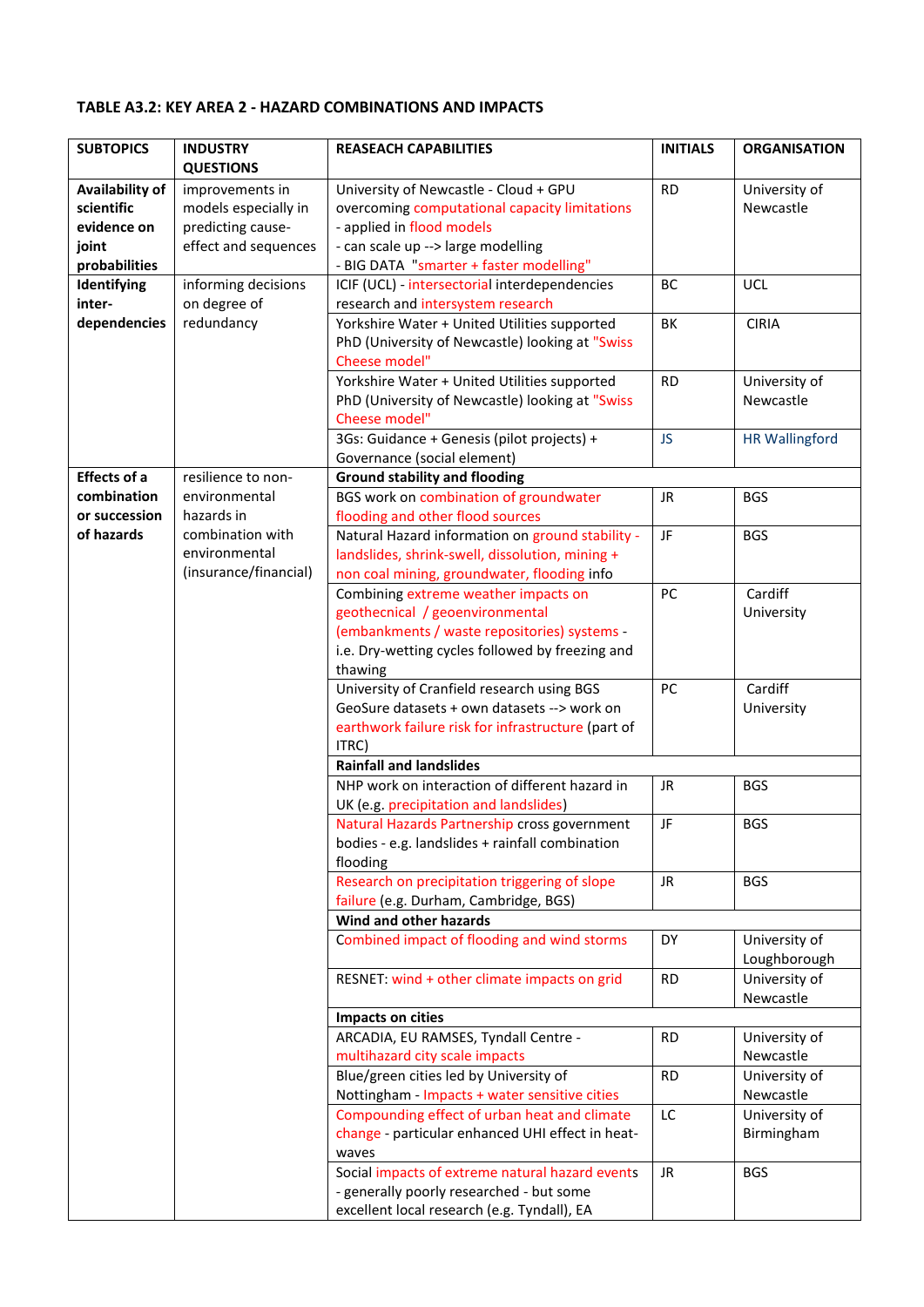| <b>QUESTIONS</b><br><b>Drought</b><br>NERC Drought programme -e.g. MARIUS led<br>from Oxford University<br>Drought and flood at two extremes<br>DY<br>University of<br><b>Response to extremes</b><br>University of<br>Behaviour response to extreme weather events<br><b>DY</b><br>University of<br>Emergency management and response to<br><b>DY</b><br>extreme events<br>Organisational response project - NERC funded<br>via Sandpit<br><b>Other areas</b><br>ITRC - led by Jim Hall at Oxford University<br><b>RD</b><br>University of<br>Newcastle<br>Bristol (ICIF) - learning processes about this<br>BC<br><b>UCL</b><br>topic<br>Existing tidal surge inputs, combined with Met<br><b>KF</b><br><b>NOC</b><br>Office to Environment Agency<br>Clearer identification of thresholds - Crucial for<br>University of<br>LC<br><b>CCRA</b><br>Birmingham<br>Understanding current human capacity to assess<br><b>NP</b><br>and work with hazard combinations and<br>impacts. I.D. Best next steps + medium + long-<br>term capacity development pathways<br>INTACT - EU funded research on cascading<br>BG<br>effects of extreme weather on critical<br>infrastructure<br>Earthquakes and Tsunami often cause a chain of<br>University of<br><b>NR</b> | <b>SUBTOPICS</b> | <b>INDUSTRY</b> | <b>REASEACH CAPABILITIES</b>                 | <b>INITIALS</b> | <b>ORGANISATION</b>   |
|--------------------------------------------------------------------------------------------------------------------------------------------------------------------------------------------------------------------------------------------------------------------------------------------------------------------------------------------------------------------------------------------------------------------------------------------------------------------------------------------------------------------------------------------------------------------------------------------------------------------------------------------------------------------------------------------------------------------------------------------------------------------------------------------------------------------------------------------------------------------------------------------------------------------------------------------------------------------------------------------------------------------------------------------------------------------------------------------------------------------------------------------------------------------------------------------------------------------------------------------------------------|------------------|-----------------|----------------------------------------------|-----------------|-----------------------|
|                                                                                                                                                                                                                                                                                                                                                                                                                                                                                                                                                                                                                                                                                                                                                                                                                                                                                                                                                                                                                                                                                                                                                                                                                                                              |                  |                 |                                              |                 |                       |
|                                                                                                                                                                                                                                                                                                                                                                                                                                                                                                                                                                                                                                                                                                                                                                                                                                                                                                                                                                                                                                                                                                                                                                                                                                                              |                  |                 |                                              |                 |                       |
|                                                                                                                                                                                                                                                                                                                                                                                                                                                                                                                                                                                                                                                                                                                                                                                                                                                                                                                                                                                                                                                                                                                                                                                                                                                              |                  |                 |                                              |                 |                       |
|                                                                                                                                                                                                                                                                                                                                                                                                                                                                                                                                                                                                                                                                                                                                                                                                                                                                                                                                                                                                                                                                                                                                                                                                                                                              |                  |                 |                                              |                 |                       |
|                                                                                                                                                                                                                                                                                                                                                                                                                                                                                                                                                                                                                                                                                                                                                                                                                                                                                                                                                                                                                                                                                                                                                                                                                                                              |                  |                 |                                              |                 |                       |
|                                                                                                                                                                                                                                                                                                                                                                                                                                                                                                                                                                                                                                                                                                                                                                                                                                                                                                                                                                                                                                                                                                                                                                                                                                                              |                  |                 |                                              |                 | Loughborough          |
|                                                                                                                                                                                                                                                                                                                                                                                                                                                                                                                                                                                                                                                                                                                                                                                                                                                                                                                                                                                                                                                                                                                                                                                                                                                              |                  |                 |                                              |                 |                       |
|                                                                                                                                                                                                                                                                                                                                                                                                                                                                                                                                                                                                                                                                                                                                                                                                                                                                                                                                                                                                                                                                                                                                                                                                                                                              |                  |                 |                                              |                 | Loughborough          |
|                                                                                                                                                                                                                                                                                                                                                                                                                                                                                                                                                                                                                                                                                                                                                                                                                                                                                                                                                                                                                                                                                                                                                                                                                                                              |                  |                 |                                              |                 | Loughborough          |
|                                                                                                                                                                                                                                                                                                                                                                                                                                                                                                                                                                                                                                                                                                                                                                                                                                                                                                                                                                                                                                                                                                                                                                                                                                                              |                  |                 |                                              |                 |                       |
|                                                                                                                                                                                                                                                                                                                                                                                                                                                                                                                                                                                                                                                                                                                                                                                                                                                                                                                                                                                                                                                                                                                                                                                                                                                              |                  |                 |                                              |                 |                       |
|                                                                                                                                                                                                                                                                                                                                                                                                                                                                                                                                                                                                                                                                                                                                                                                                                                                                                                                                                                                                                                                                                                                                                                                                                                                              |                  |                 |                                              |                 |                       |
|                                                                                                                                                                                                                                                                                                                                                                                                                                                                                                                                                                                                                                                                                                                                                                                                                                                                                                                                                                                                                                                                                                                                                                                                                                                              |                  |                 |                                              |                 |                       |
|                                                                                                                                                                                                                                                                                                                                                                                                                                                                                                                                                                                                                                                                                                                                                                                                                                                                                                                                                                                                                                                                                                                                                                                                                                                              |                  |                 |                                              |                 |                       |
|                                                                                                                                                                                                                                                                                                                                                                                                                                                                                                                                                                                                                                                                                                                                                                                                                                                                                                                                                                                                                                                                                                                                                                                                                                                              |                  |                 |                                              |                 |                       |
|                                                                                                                                                                                                                                                                                                                                                                                                                                                                                                                                                                                                                                                                                                                                                                                                                                                                                                                                                                                                                                                                                                                                                                                                                                                              |                  |                 |                                              |                 |                       |
|                                                                                                                                                                                                                                                                                                                                                                                                                                                                                                                                                                                                                                                                                                                                                                                                                                                                                                                                                                                                                                                                                                                                                                                                                                                              |                  |                 |                                              |                 | Natural Impact        |
|                                                                                                                                                                                                                                                                                                                                                                                                                                                                                                                                                                                                                                                                                                                                                                                                                                                                                                                                                                                                                                                                                                                                                                                                                                                              |                  |                 |                                              |                 | <b>HR Wallingford</b> |
| nuclear power station meltdown                                                                                                                                                                                                                                                                                                                                                                                                                                                                                                                                                                                                                                                                                                                                                                                                                                                                                                                                                                                                                                                                                                                                                                                                                               |                  |                 | events - e.g. earthquakes + fires, tsunami + |                 | Aberdeen              |
| Spatial hazard + network layout topography --><br><b>UCL</b><br>BC<br>University of Newcastle work (e.g. PhDs)<br>Work with Natural Hazard Partnership + ESSP                                                                                                                                                                                                                                                                                                                                                                                                                                                                                                                                                                                                                                                                                                                                                                                                                                                                                                                                                                                                                                                                                                |                  |                 |                                              |                 |                       |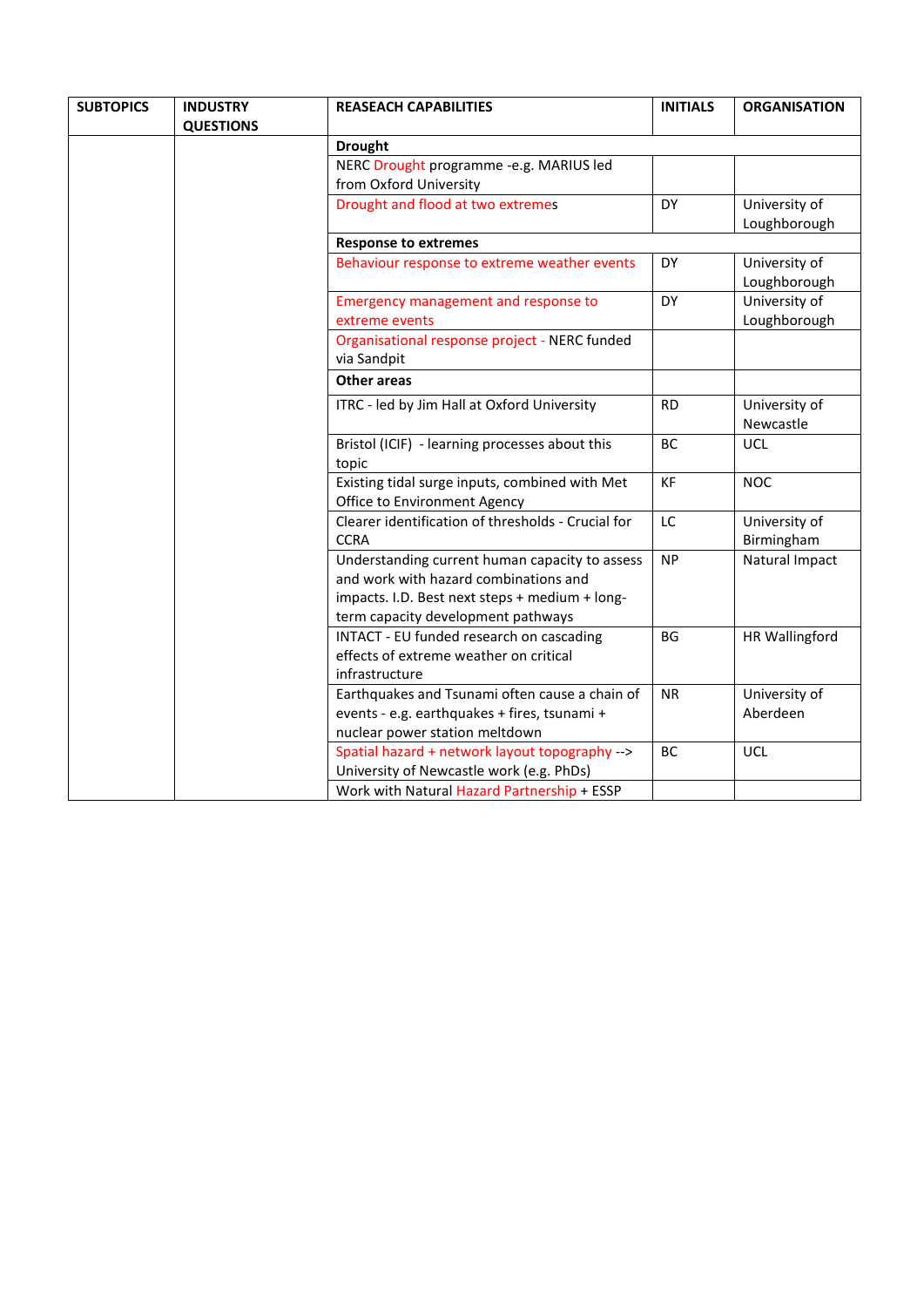## **TABLE A3.3: KEY AREA 3 - INCORPORAING UNCERTAINTY IN DESIGN, OPERATIONAL AND INVESTMENT DECISIONS**

| <b>QUESTIONS</b><br><b>Tools for</b><br>Range of projects on designing under<br><b>RD</b><br>University of<br>Consistency of<br>uncertainty (including some work for TE2100) +<br>Newcastle<br>informing:<br>language<br>Information to suit<br>identification of robust options or options that<br>• Investment<br>are suitable for multiple criteria<br>business needs<br>decisions<br>Rationale for<br>• Design<br>UCL governance systems<br>decisions<br>investment<br>Geotechnical design parameters<br>PC<br>Cardiff University<br>• Operational<br>decisions (timing,<br>Management and visualisation of 'big' high-<br><b>HR Wallingford</b><br>JS<br>practice /<br>value etc.)<br>resolution risk data e.g. 1000s of factors to 10m<br>decisions<br>resolution across UK rail network, RSSB<br>JF<br>Work on expert elicitation<br><b>BGS</b> |
|--------------------------------------------------------------------------------------------------------------------------------------------------------------------------------------------------------------------------------------------------------------------------------------------------------------------------------------------------------------------------------------------------------------------------------------------------------------------------------------------------------------------------------------------------------------------------------------------------------------------------------------------------------------------------------------------------------------------------------------------------------------------------------------------------------------------------------------------------------|
|                                                                                                                                                                                                                                                                                                                                                                                                                                                                                                                                                                                                                                                                                                                                                                                                                                                        |
|                                                                                                                                                                                                                                                                                                                                                                                                                                                                                                                                                                                                                                                                                                                                                                                                                                                        |
|                                                                                                                                                                                                                                                                                                                                                                                                                                                                                                                                                                                                                                                                                                                                                                                                                                                        |
|                                                                                                                                                                                                                                                                                                                                                                                                                                                                                                                                                                                                                                                                                                                                                                                                                                                        |
|                                                                                                                                                                                                                                                                                                                                                                                                                                                                                                                                                                                                                                                                                                                                                                                                                                                        |
|                                                                                                                                                                                                                                                                                                                                                                                                                                                                                                                                                                                                                                                                                                                                                                                                                                                        |
|                                                                                                                                                                                                                                                                                                                                                                                                                                                                                                                                                                                                                                                                                                                                                                                                                                                        |
|                                                                                                                                                                                                                                                                                                                                                                                                                                                                                                                                                                                                                                                                                                                                                                                                                                                        |
|                                                                                                                                                                                                                                                                                                                                                                                                                                                                                                                                                                                                                                                                                                                                                                                                                                                        |
|                                                                                                                                                                                                                                                                                                                                                                                                                                                                                                                                                                                                                                                                                                                                                                                                                                                        |
| <b>Communication of confidence</b><br>JF<br><b>BGS</b>                                                                                                                                                                                                                                                                                                                                                                                                                                                                                                                                                                                                                                                                                                                                                                                                 |
| Uncertainty + Risk project within BGS looking at<br>JF<br><b>BGS</b>                                                                                                                                                                                                                                                                                                                                                                                                                                                                                                                                                                                                                                                                                                                                                                                   |
| defining + communicating uncertainty in                                                                                                                                                                                                                                                                                                                                                                                                                                                                                                                                                                                                                                                                                                                                                                                                                |
| geological info                                                                                                                                                                                                                                                                                                                                                                                                                                                                                                                                                                                                                                                                                                                                                                                                                                        |
| PURE - Kate Royse; Environmental information +<br>JF<br><b>BGS</b>                                                                                                                                                                                                                                                                                                                                                                                                                                                                                                                                                                                                                                                                                                                                                                                     |
| insurance industry                                                                                                                                                                                                                                                                                                                                                                                                                                                                                                                                                                                                                                                                                                                                                                                                                                     |
| <b>Changes in</b><br>Understand current human decision making<br>How understanding<br><b>NP</b><br>Natural Impact                                                                                                                                                                                                                                                                                                                                                                                                                                                                                                                                                                                                                                                                                                                                      |
| operational<br>future uncertainties<br>capacity in uncertain environment due to                                                                                                                                                                                                                                                                                                                                                                                                                                                                                                                                                                                                                                                                                                                                                                        |
| natural hazard - identify best next step to<br>practices re<br>- adaptive design                                                                                                                                                                                                                                                                                                                                                                                                                                                                                                                                                                                                                                                                                                                                                                       |
| resistance/re<br>strengthen it - better design, operational +                                                                                                                                                                                                                                                                                                                                                                                                                                                                                                                                                                                                                                                                                                                                                                                          |
| investment decisions + medium + long term<br>covery                                                                                                                                                                                                                                                                                                                                                                                                                                                                                                                                                                                                                                                                                                                                                                                                    |
| capacity development pathways, "Natural<br>depending on                                                                                                                                                                                                                                                                                                                                                                                                                                                                                                                                                                                                                                                                                                                                                                                                |
| magnitude of<br>Impact"                                                                                                                                                                                                                                                                                                                                                                                                                                                                                                                                                                                                                                                                                                                                                                                                                                |
| impact<br>FRMRC 2 research on real options appraisal<br>HR Wallingford<br>BG                                                                                                                                                                                                                                                                                                                                                                                                                                                                                                                                                                                                                                                                                                                                                                           |
| techniques.                                                                                                                                                                                                                                                                                                                                                                                                                                                                                                                                                                                                                                                                                                                                                                                                                                            |
| LC<br>University of<br>Shock - not horror!<br>Maintenance                                                                                                                                                                                                                                                                                                                                                                                                                                                                                                                                                                                                                                                                                                                                                                                              |
| Birmingham<br>EPSRC project which looked at evolution and                                                                                                                                                                                                                                                                                                                                                                                                                                                                                                                                                                                                                                                                                                                                                                                              |
| recover after an event                                                                                                                                                                                                                                                                                                                                                                                                                                                                                                                                                                                                                                                                                                                                                                                                                                 |
| i.e. change of state, why put it back!?                                                                                                                                                                                                                                                                                                                                                                                                                                                                                                                                                                                                                                                                                                                                                                                                                |
| (Newcastle University)                                                                                                                                                                                                                                                                                                                                                                                                                                                                                                                                                                                                                                                                                                                                                                                                                                 |
| Improved monitoring and understand the full<br>LC<br>University of                                                                                                                                                                                                                                                                                                                                                                                                                                                                                                                                                                                                                                                                                                                                                                                     |
| scale of the problem + tipping points re changes<br>Birmingham<br>climate                                                                                                                                                                                                                                                                                                                                                                                                                                                                                                                                                                                                                                                                                                                                                                              |
| Where and<br>Master course in infrastructure finance at UCL                                                                                                                                                                                                                                                                                                                                                                                                                                                                                                                                                                                                                                                                                                                                                                                            |
| when to take<br>being run by Michelle Baddeley                                                                                                                                                                                                                                                                                                                                                                                                                                                                                                                                                                                                                                                                                                                                                                                                         |
| the key<br>FRMRC I and II - various workpackage<br><b>PS</b><br>Sayers and                                                                                                                                                                                                                                                                                                                                                                                                                                                                                                                                                                                                                                                                                                                                                                             |
| decisions<br>infrastructure there<br>partners                                                                                                                                                                                                                                                                                                                                                                                                                                                                                                                                                                                                                                                                                                                                                                                                          |
| ICIF (UCL) - Financial modelling for multisectorial<br>BC<br><b>UCL</b>                                                                                                                                                                                                                                                                                                                                                                                                                                                                                                                                                                                                                                                                                                                                                                                |
| infrastructure investment, including resilience                                                                                                                                                                                                                                                                                                                                                                                                                                                                                                                                                                                                                                                                                                                                                                                                        |
| explicitly                                                                                                                                                                                                                                                                                                                                                                                                                                                                                                                                                                                                                                                                                                                                                                                                                                             |
| Investment choices:<br>PS<br>Sayers and                                                                                                                                                                                                                                                                                                                                                                                                                                                                                                                                                                                                                                                                                                                                                                                                                |
| a) Adaptive capacity - decision tree analysis<br>partners                                                                                                                                                                                                                                                                                                                                                                                                                                                                                                                                                                                                                                                                                                                                                                                              |
| (practical)                                                                                                                                                                                                                                                                                                                                                                                                                                                                                                                                                                                                                                                                                                                                                                                                                                            |
| b) Real-options analysis (various - Oxford/HRW)                                                                                                                                                                                                                                                                                                                                                                                                                                                                                                                                                                                                                                                                                                                                                                                                        |
| (more complex)                                                                                                                                                                                                                                                                                                                                                                                                                                                                                                                                                                                                                                                                                                                                                                                                                                         |
| c) National scale - Long-term investment                                                                                                                                                                                                                                                                                                                                                                                                                                                                                                                                                                                                                                                                                                                                                                                                               |
| strategy (LTIS)                                                                                                                                                                                                                                                                                                                                                                                                                                                                                                                                                                                                                                                                                                                                                                                                                                        |
| How much is it worth investing now for future<br>PS<br>Sayers and<br>"certainty" and for flexibility                                                                                                                                                                                                                                                                                                                                                                                                                                                                                                                                                                                                                                                                                                                                                   |
| partners<br>Design choices, investment and deterioration<br>PS<br>Sayers and                                                                                                                                                                                                                                                                                                                                                                                                                                                                                                                                                                                                                                                                                                                                                                           |
| <b>LWEC - Report Cards</b><br>partners                                                                                                                                                                                                                                                                                                                                                                                                                                                                                                                                                                                                                                                                                                                                                                                                                 |
| Infrastructure performance                                                                                                                                                                                                                                                                                                                                                                                                                                                                                                                                                                                                                                                                                                                                                                                                                             |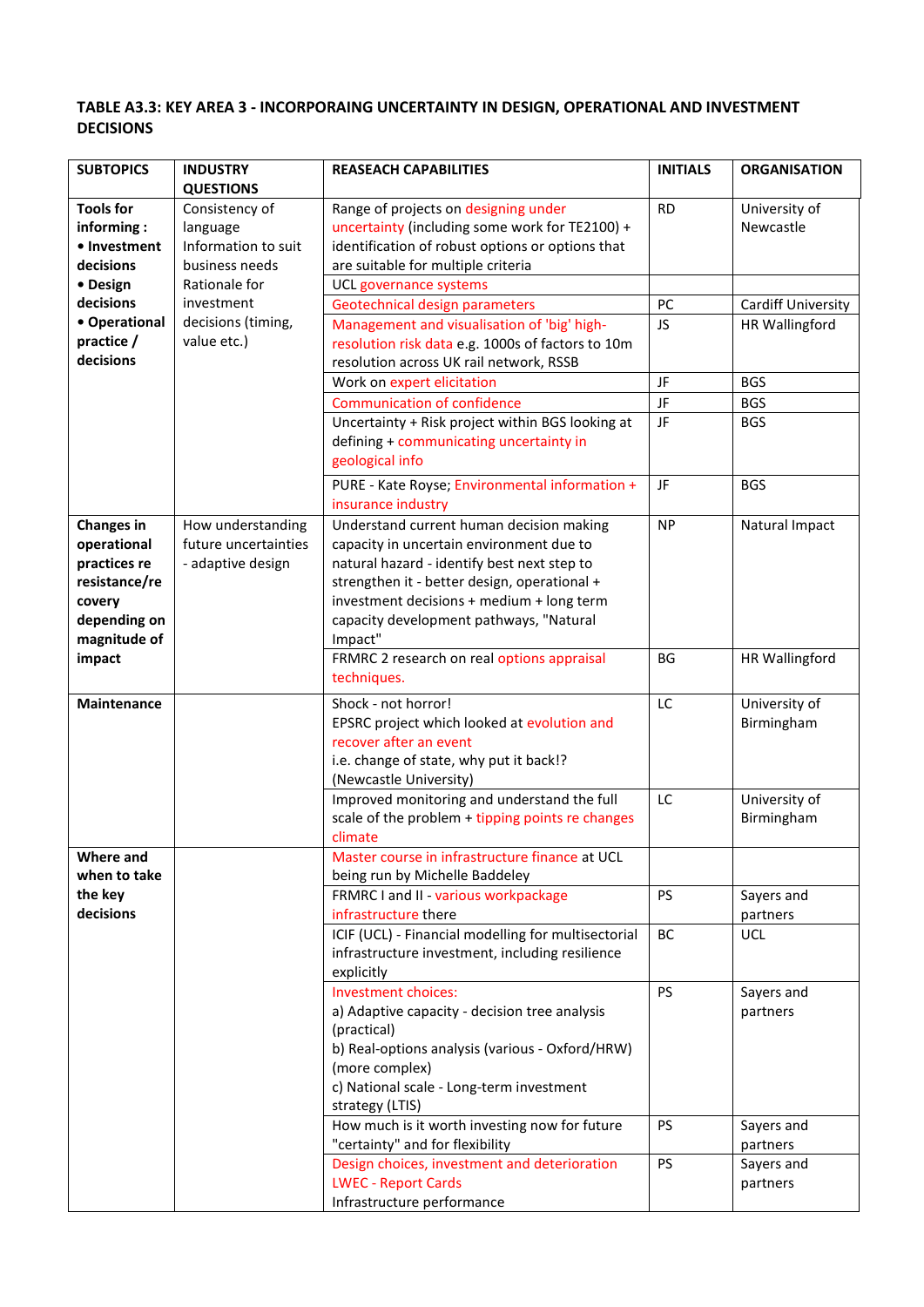| <b>SUBTOPICS</b> | <b>INDUSTRY</b><br><b>QUESTIONS</b> | <b>REASEACH CAPABILITIES</b>                                                                                                                                              | <b>INITIALS</b> | <b>ORGANISATION</b> |
|------------------|-------------------------------------|---------------------------------------------------------------------------------------------------------------------------------------------------------------------------|-----------------|---------------------|
|                  |                                     | Handling of uncertainty in decision-making is<br>generally a poorly researched area (partially<br>because it is multi-sectional)                                          | JR.             | <b>BGS</b>          |
| <b>Modelling</b> |                                     | Increasing use of statistical analysis + numerical<br>modelling at BGS                                                                                                    | JF              | <b>BGS</b>          |
|                  |                                     | Using detailed process models of thermal-<br>hydraulic-mechanical behaviour of soil in large<br>scale catchment models of landscape evolution<br>and land slide risk maps | PC.             | Cardiff University  |
| Other            |                                     | Impacts of heterogeneity in geotechnical<br>structures                                                                                                                    | PC.             | Cardiff University  |
|                  |                                     | Capabilities easier (in strength) across research<br>councils. Though historically poorly co-ordinated<br>to develop a system-wide perspective                            | JR.             | <b>BGS</b>          |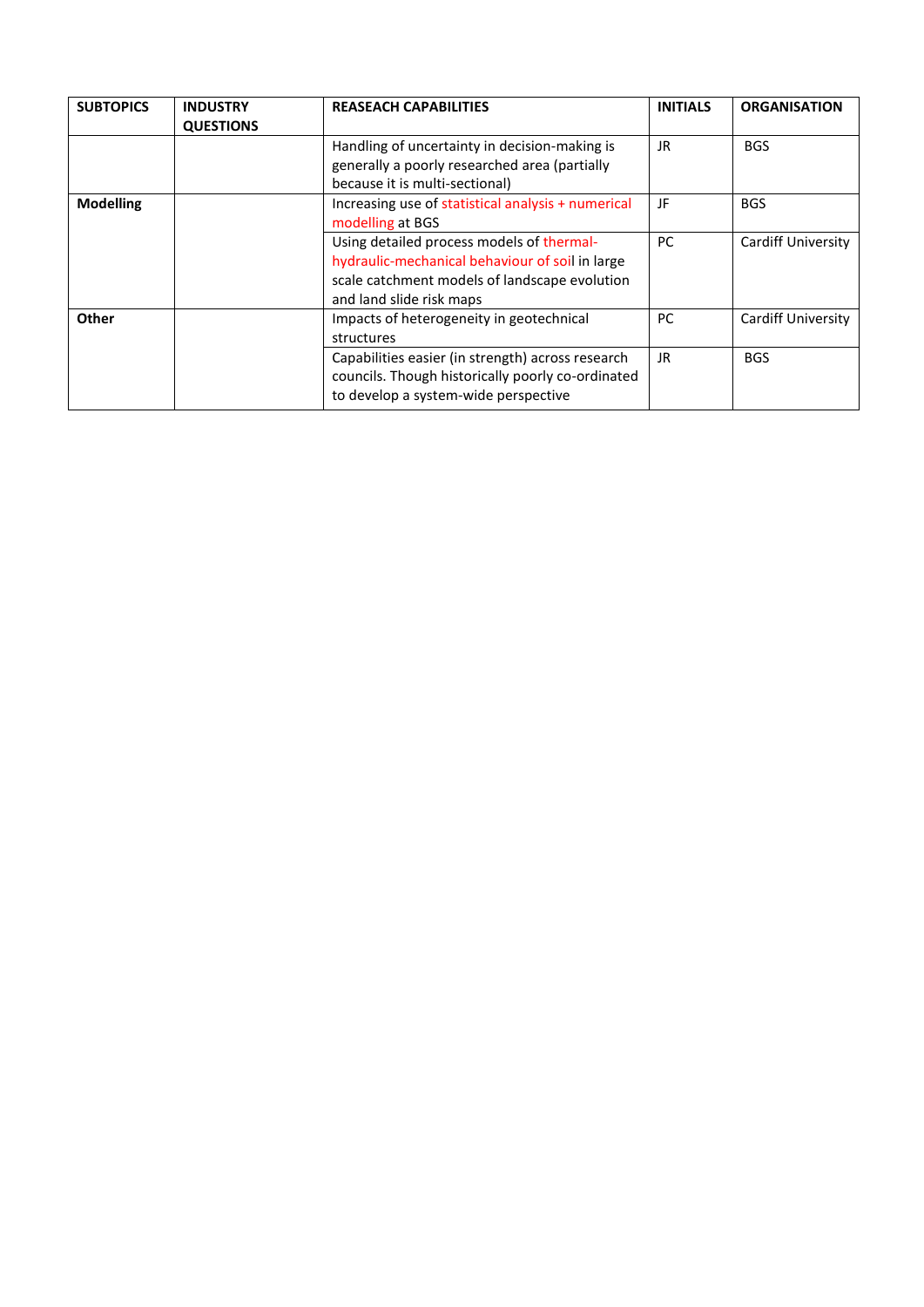### **TABLE A3.4: KEY AREA 4 - SUPPLY CHAIN RESILIENCE**

| <b>SUBTOPICS</b>    | <b>INDUSTRY</b><br><b>QUESTIONS</b> | <b>REASEACH CAPABILITIES</b>                                                    | <b>INITIALS</b> | <b>ORGANISATION</b>        |
|---------------------|-------------------------------------|---------------------------------------------------------------------------------|-----------------|----------------------------|
| <b>Tools for</b>    | identifying critical                | Impact of climate change on transport                                           |                 |                            |
| identifying         | points/routes/bottle                | University of Birmingham (EU funded) Move It                                    | BK              | <b>CIRIA</b>               |
| environment         | necks                               | project: impact of climate change on european                                   |                 |                            |
| al hazards          |                                     | transport                                                                       |                 |                            |
| within              |                                     | Impact of climate change on freight operations.                                 | LC              | University of              |
| supply              |                                     | Ongoing work at University of Birmingham                                        |                 | Birmingham                 |
| chains              |                                     | Combined impact of extreme rainfall and                                         | DY              | University of              |
|                     |                                     | landslide risks to railway network                                              |                 | Loughborough               |
|                     |                                     | Impact of Natural Hazards on Electricity + Water                                | JF              | <b>BGS</b>                 |
|                     |                                     | supply onward to Network of Road and Rail                                       |                 |                            |
|                     |                                     | <b>Resource flow modelling</b>                                                  |                 |                            |
|                     |                                     | Resource flow modelling - University of                                         | <b>RD</b>       | University of              |
|                     |                                     | Newcastle                                                                       |                 | Newcastle                  |
|                     |                                     | LAYERS of supply of E tech Element--> University                                | <b>RD</b>       | University of              |
|                     |                                     | of Newcastle project. Catalyst grant funded by                                  |                 | Newcastle                  |
|                     |                                     | <b>NERC</b>                                                                     |                 |                            |
|                     |                                     | Infrastructure network agent-based modelling                                    |                 |                            |
|                     |                                     | Independent infrastructure network modelling:                                   | <b>RD</b>       | University of              |
|                     |                                     | Resilient futures project (IC London led)                                       |                 | Newcastle                  |
|                     |                                     | Independent infrastructure network modelling:                                   | <b>RD</b>       | University of              |
|                     |                                     | ITRC project (Oxford led)                                                       | <b>RD</b>       | Newcastle<br>University of |
|                     |                                     | Independent infrastructure network modelling:<br>IBUILD project (Newcastle led) |                 | Newcastle                  |
|                     |                                     | ITRC - Oxford University. Network interactions                                  | <b>PS</b>       | Sayers and                 |
|                     |                                     |                                                                                 |                 | partners                   |
|                     |                                     | <b>Understanding supply networks (ICIF)</b>                                     |                 |                            |
|                     |                                     | ICIF (Cranfield University) - complexity based                                  | BC              | <b>UCL</b>                 |
|                     |                                     | modelling of supply chain resilience                                            |                 |                            |
|                     |                                     | Cranfield University - Agent-based supply chain                                 | <b>RT</b>       | <b>NERC</b>                |
|                     |                                     | hitting with extreme events                                                     |                 |                            |
| What                | contingency                         | Understanding current supply chain resilience                                   | <b>NP</b>       | Natural Impact             |
| techniques,         | arrangements                        | management capacity. I.D. Best next steps,                                      |                 |                            |
| data and            | diversification /                   | medium + long term capacity development                                         |                 |                            |
| tools were          | redundancy of supply                | pathways (Natural Impact)                                                       |                 |                            |
| available to        | chain                               |                                                                                 |                 |                            |
| ensure that         | (e.g. New York and                  | City University (Robin Bloomfield) - Data                                       | BC              | <b>UCL</b>                 |
| contingency         | Bangkok examples)                   | resilience in supply chain                                                      |                 |                            |
| arrangement         |                                     |                                                                                 |                 |                            |
| s were<br>adequate? |                                     | <b>Transport networks interoperability</b>                                      |                 |                            |
| Other               |                                     | Institute for Sustainability (EU fundedd): Last                                 | BK              | <b>CIRIA</b>               |
|                     |                                     | Mile Logistics (LaMiLo) Project                                                 |                 |                            |
|                     |                                     | Institute for Sustainability (EU funded):                                       | BK              | <b>CIRIA</b>               |
|                     |                                     | Weastflows project (West and East freight flows)                                |                 |                            |
|                     |                                     | <b>Vulnerability of rare earths</b>                                             |                 |                            |
|                     |                                     | University of Leeds "Undermining                                                | BK              | <b>CIRIA</b>               |
|                     |                                     | infrastructure" --> mineral/rare earth metal                                    |                 |                            |
|                     |                                     | scarcity effect (EPSRC funded via Sandpit)                                      |                 |                            |
|                     |                                     | Undermining Infrastructure --> University of                                    | <b>RD</b>       | University of              |
|                     |                                     | Leeds project for rare earths                                                   |                 | Newcastle                  |
|                     |                                     |                                                                                 |                 |                            |
|                     |                                     |                                                                                 |                 |                            |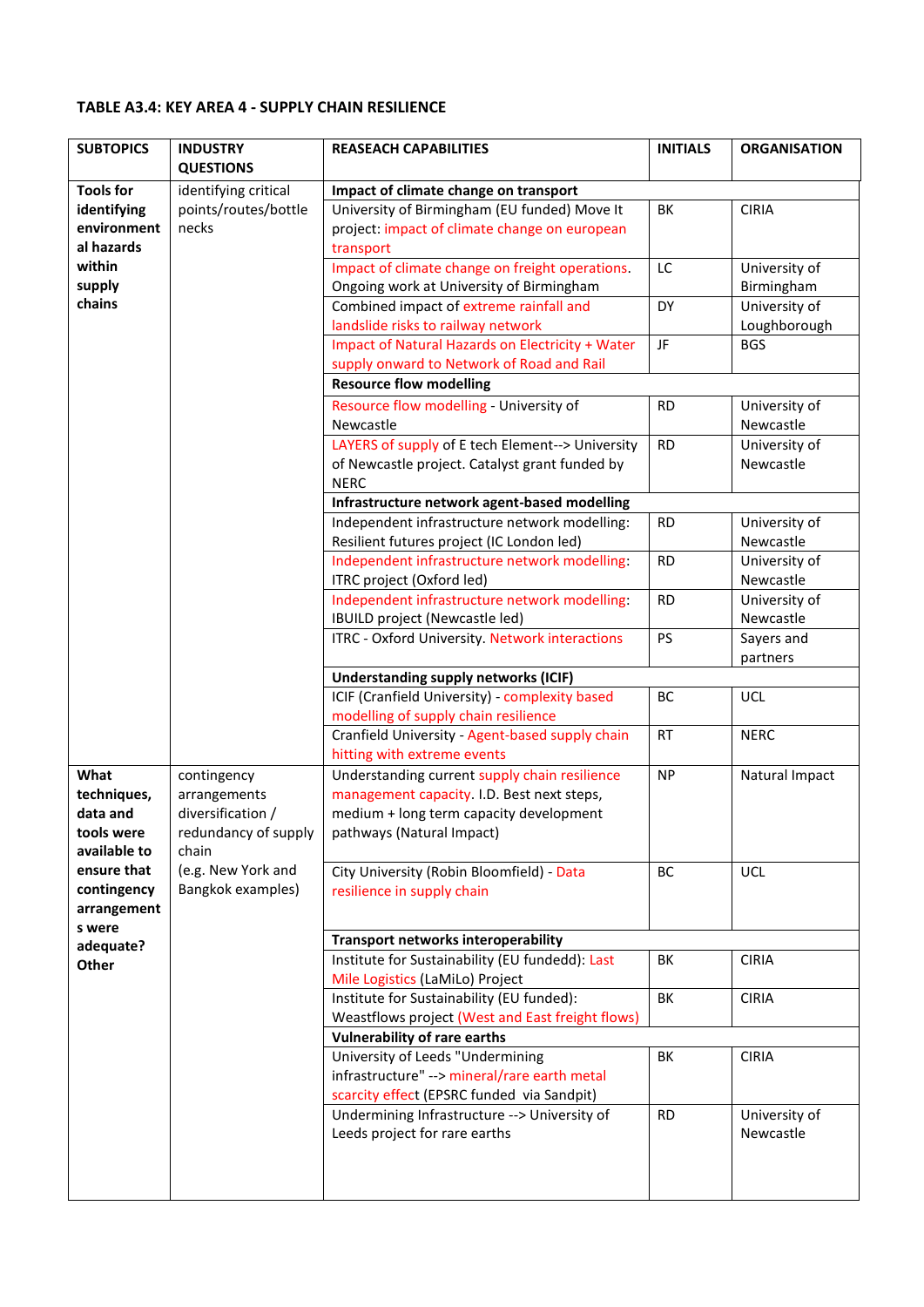| <b>SUBTOPICS</b> | <b>INDUSTRY</b><br><b>QUESTIONS</b> | <b>REASEACH CAPABILITIES</b>                                                                                                   | <b>INITIALS</b> | <b>ORGANISATION</b>    |
|------------------|-------------------------------------|--------------------------------------------------------------------------------------------------------------------------------|-----------------|------------------------|
|                  |                                     | General                                                                                                                        |                 |                        |
|                  |                                     | Flood Footprint - University of Leeds. Being<br>developed in "organisational response to<br>flooding" an EPSRC Sandpit Project | PS              | Sayers and<br>partners |
|                  |                                     | ICE State of the Nation Report                                                                                                 | PS              | Sayers and<br>partners |
|                  |                                     | Tsunami - subsea geological slump impact<br>prediction                                                                         | KF              | <b>NOC</b>             |
|                  |                                     | Rainfall + Natural ground stability hazards - BGS                                                                              | JF              | <b>BGS</b>             |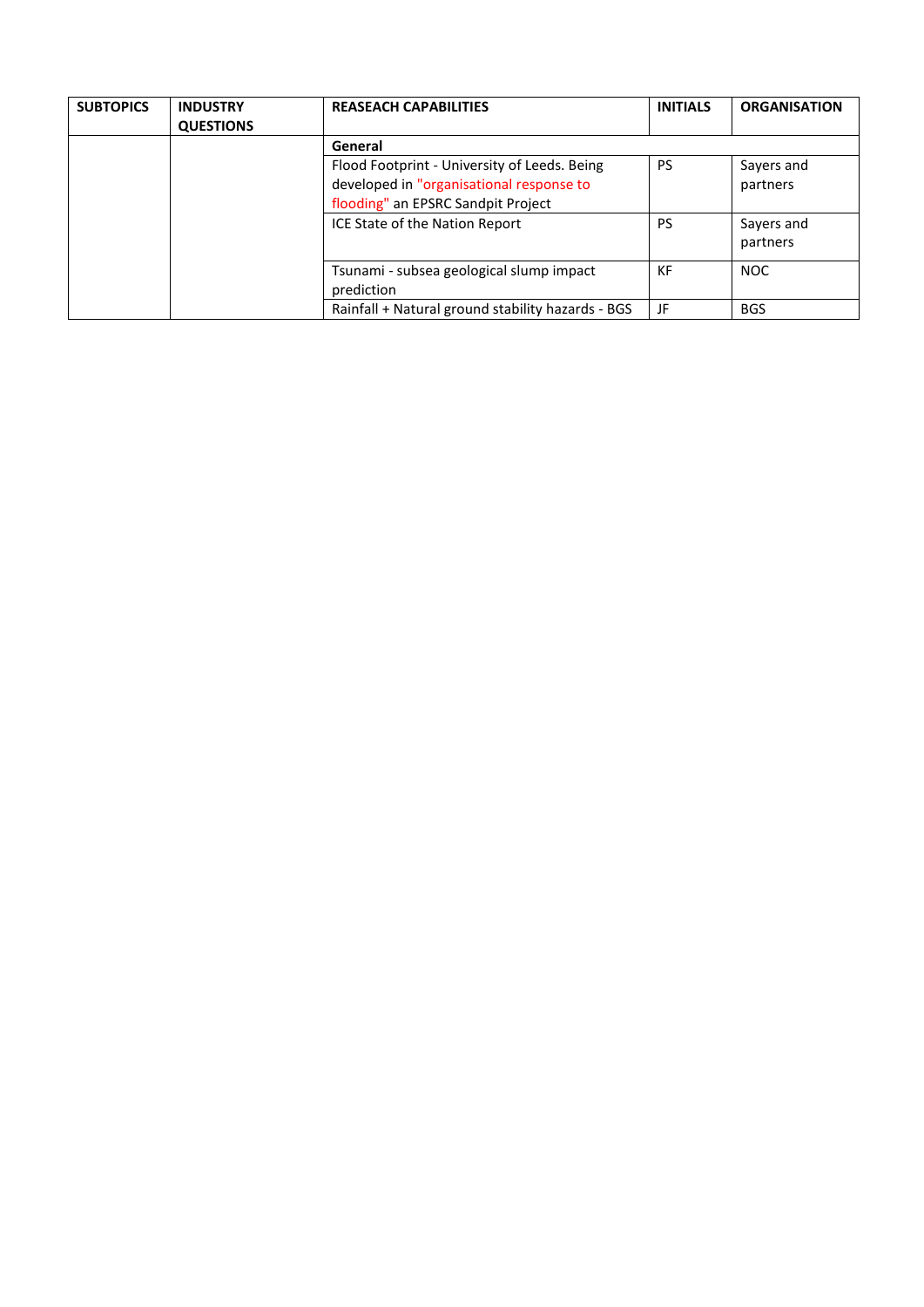### **TABLE A3.5: KEY AREA 5 - FLOODING, STORMS AND PRECIPITATION**

| <b>SUBTOPICS</b>                                                                 | <b>INDUSTRY</b><br><b>QUESTIONS</b>                                | <b>REASEACH CAPABILITIES</b>                                                                                                                                                                                      | <b>INITIALS</b> | <b>ORGANISATION</b>           |
|----------------------------------------------------------------------------------|--------------------------------------------------------------------|-------------------------------------------------------------------------------------------------------------------------------------------------------------------------------------------------------------------|-----------------|-------------------------------|
| <b>Signposting</b><br><b>Existing</b><br><b>Activities</b><br><b>Relating To</b> | Signposting<br>- digested and re-<br>presented<br>- interpretation | NOC tidal prediction models combining all<br>harmonics well into the future                                                                                                                                       | KF              | <b>NOC</b>                    |
| <b>Flooding And</b><br><b>Resilience</b>                                         | and synthesis                                                      | NOC tidal gauge real time inputs for storm surge<br>prediction                                                                                                                                                    | KF              | <b>NOC</b>                    |
| Groundwater<br><b>Modelling Tools</b>                                            | Are models<br>applicable at a                                      | <b>IMAP</b>                                                                                                                                                                                                       | PS              | Sayers and<br>partners        |
| - Application At<br><b>Local Level</b>                                           | local scale?                                                       | Multiple benefits:<br>- ecosystems services<br>- droughts e.g. PS work with WWF<br>- information<br>(Sayers and partners with WWF)                                                                                | PS              | Sayers and<br>partners        |
| <b>Ecosystems</b><br><b>Approaches To</b>                                        | Evidence base-<br>proof of work                                    | Urbanflood                                                                                                                                                                                                        | BG              | <b>HR Wallingford</b>         |
| <b>Flood Hazard</b><br><b>Mitigation</b>                                         | Green<br>infrastructure                                            | Floodsite                                                                                                                                                                                                         | BG              | <b>HR Wallingford</b>         |
| Secondary                                                                        | Landslides                                                         | Floodprobe                                                                                                                                                                                                        | BG              | <b>HR Wallingford</b>         |
| <b>Consequences</b><br><b>Of Hazards</b>                                         | Social Behaviour<br>and Comms                                      | Flood resilience city (EU- funded) BradfordCC                                                                                                                                                                     | ΒK              | <b>CIRIA</b>                  |
|                                                                                  | (+insurance)<br>Consequences of                                    | <b>CINCAT</b>                                                                                                                                                                                                     | <b>RD</b>       | University of<br>Newcastle    |
|                                                                                  | different<br>operators                                             | (Semantic) Discovery and integration of marine,<br>environmental, infrastructure, and real data to<br>predict and manage coastal flooding                                                                         | JS              | <b>HR Wallingford</b>         |
|                                                                                  |                                                                    | Knowledge + data BGS, susceptible to<br>groundwater flooding<br>groundwater levels info<br>geological indicators of flooding                                                                                      | JF              | <b>BGS</b>                    |
|                                                                                  |                                                                    | Groundwater flooding led by BGS, EA                                                                                                                                                                               |                 |                               |
|                                                                                  |                                                                    | NERC consortium on storms (led by Bristol<br>University)                                                                                                                                                          | DΥ              | University of<br>Loughborough |
|                                                                                  |                                                                    | <b>BGS</b><br>1. Susceptibility to ground water flooding<br>national maps, 1 to 50000 scale apply<br>2. G/W levels characterisation, longer term                                                                  | <b>BGS</b>      |                               |
|                                                                                  |                                                                    | Assessing current human capacity for assessing +<br>managing flooding, storms + precipitation. Then<br>identifying the best next steps + medium + long<br>term capacity development pathways, "Natural<br>Impact" |                 |                               |
|                                                                                  |                                                                    | Defra catchment test project - BGS work                                                                                                                                                                           |                 |                               |
|                                                                                  |                                                                    | Secondary consequences<br>Impacts of drying/ wetting and freezing/ thawing<br>on stability of geotechnical (be it slopes/<br>foundations/ pipelines) structures                                                   | PC              | Cardiff University            |
|                                                                                  |                                                                    | <b>Flood Risk Modelling</b><br>Flood risk adaptation and resilience                                                                                                                                               | DΥ              | University of<br>Loughborough |
|                                                                                  |                                                                    | Catchment scale rainfall/ runoff modelling                                                                                                                                                                        | $PC$            | Cardiff University            |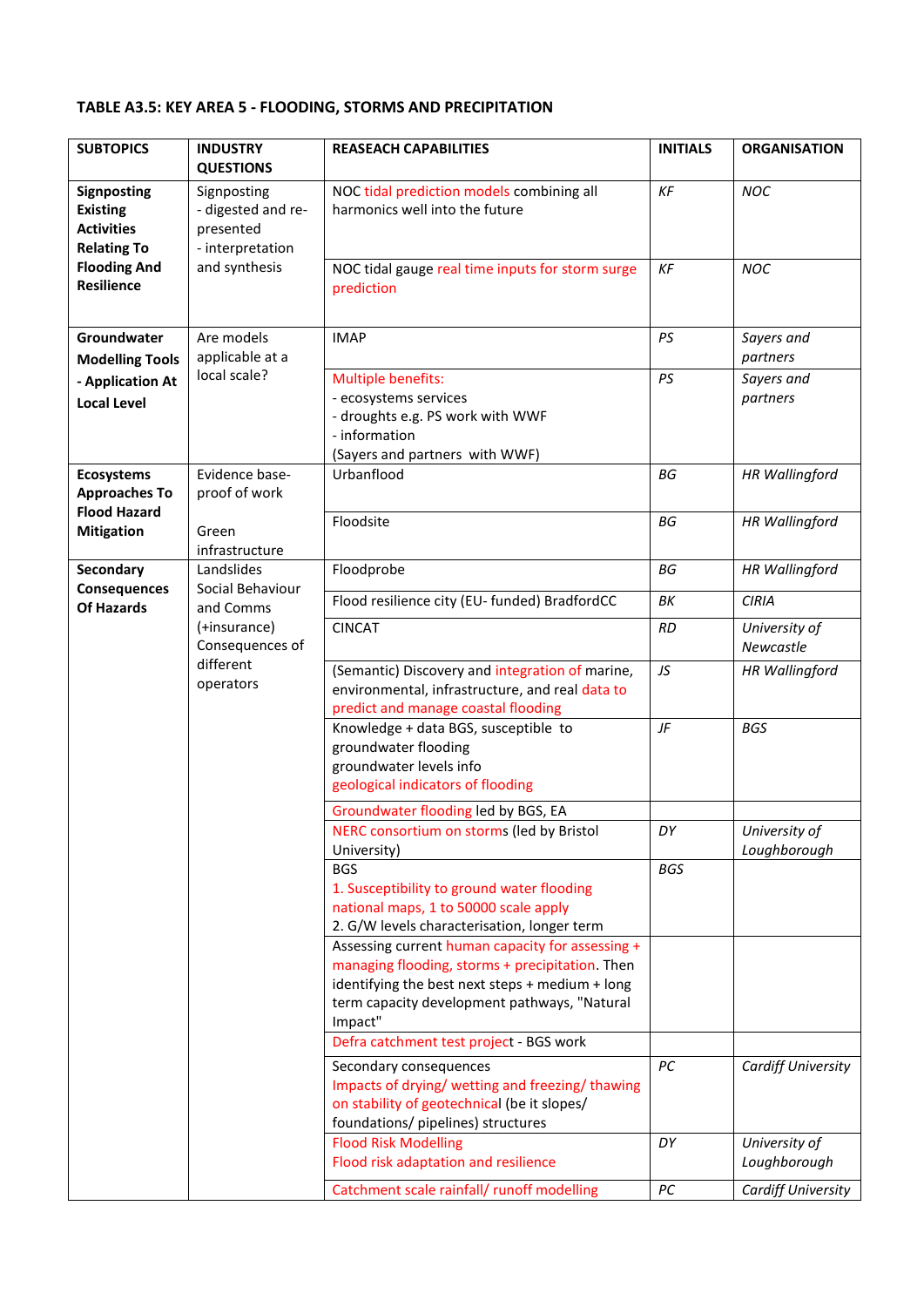| <b>SUBTOPICS</b> | <b>INDUSTRY</b>  | <b>REASEACH CAPABILITIES</b>                                                                                                    | <b>INITIALS</b> | <b>ORGANISATION</b>        |
|------------------|------------------|---------------------------------------------------------------------------------------------------------------------------------|-----------------|----------------------------|
|                  | <b>QUESTIONS</b> |                                                                                                                                 |                 |                            |
|                  |                  | <b>Observational Evidence and Process</b>                                                                                       | RD              | University of              |
|                  |                  | Understanding to Improve Predictions of                                                                                         |                 | Newcastle                  |
|                  |                  | <b>Extreme Rainfall Change CONVEX</b>                                                                                           |                 |                            |
|                  |                  | Impacts of events of population e.g. where they                                                                                 | JS              | <b>HR Wallingford</b>      |
|                  |                  | are on a day-day hour by hour basis (Pop 24/7)                                                                                  |                 |                            |
|                  |                  | Where/who are the vulnerable groups                                                                                             |                 |                            |
|                  |                  | Trialling prototypes of sensors for rainfall                                                                                    | LC              | University of              |
|                  |                  | monitoring at University of Birmingham.                                                                                         |                 | Birmingham                 |
|                  |                  | Capabilities for high resolution monitoring                                                                                     |                 |                            |
|                  |                  | networks, especially in urban areas.                                                                                            |                 |                            |
|                  |                  | (Flash floods) CONVEX - led by Met Office and                                                                                   | <b>RD</b>       | University of              |
|                  |                  | University of Newcastle                                                                                                         |                 | Newcastle                  |
|                  |                  | High intensity, high impact                                                                                                     |                 |                            |
|                  |                  | interdisciplinary group investigating the                                                                                       | ΒK              | <b>CIRIA</b>               |
|                  |                  | prediction, prevention and mitigation of flooding                                                                               |                 |                            |
|                  |                  | FRMRC (1 and 2) - EPSRC funded                                                                                                  |                 |                            |
|                  |                  | FRMRC (1 and 2) - EPSRC, EA, SERA funded                                                                                        | BG              | <b>HR Wallingford</b>      |
|                  |                  | research on wide variety of topics including                                                                                    |                 |                            |
|                  |                  | flood defence reliability analysis                                                                                              |                 |                            |
|                  |                  | WWF - promoting and safe guarding eco systems                                                                                   | PS              | Sayers and                 |
|                  |                  | as an active part of FRM                                                                                                        |                 | partners                   |
|                  |                  | Coastal flood risks considering land subsistence,                                                                               | DY              | University of              |
|                  |                  | storm surge and sea level rise                                                                                                  |                 | Loughborough               |
|                  |                  | ARCoES/ ARIES:                                                                                                                  | ΒK              | <b>CIRIA</b>               |
|                  |                  | coastal flood + storm                                                                                                           |                 |                            |
|                  |                  | risk to energy infrastructure (inc. nuclear)                                                                                    |                 |                            |
|                  |                  | <b>iCOAST</b>                                                                                                                   | ΒK              | <b>CIRIA</b>               |
|                  |                  | Storm surges:                                                                                                                   |                 |                            |
|                  |                  | - ARCoES (coastal infrastructure)                                                                                               |                 |                            |
|                  |                  | - nuclear                                                                                                                       |                 |                            |
|                  |                  | <b>Flood memory</b>                                                                                                             | <b>RD</b>       | University of<br>Newcastle |
|                  |                  |                                                                                                                                 | RD              |                            |
|                  |                  |                                                                                                                                 |                 |                            |
|                  |                  |                                                                                                                                 |                 |                            |
|                  |                  | EU RAMSES impacts of climate change and the<br>costs and benefits of a wide range of adaptation<br>measures, focusing on cities |                 | University of<br>Newcastle |